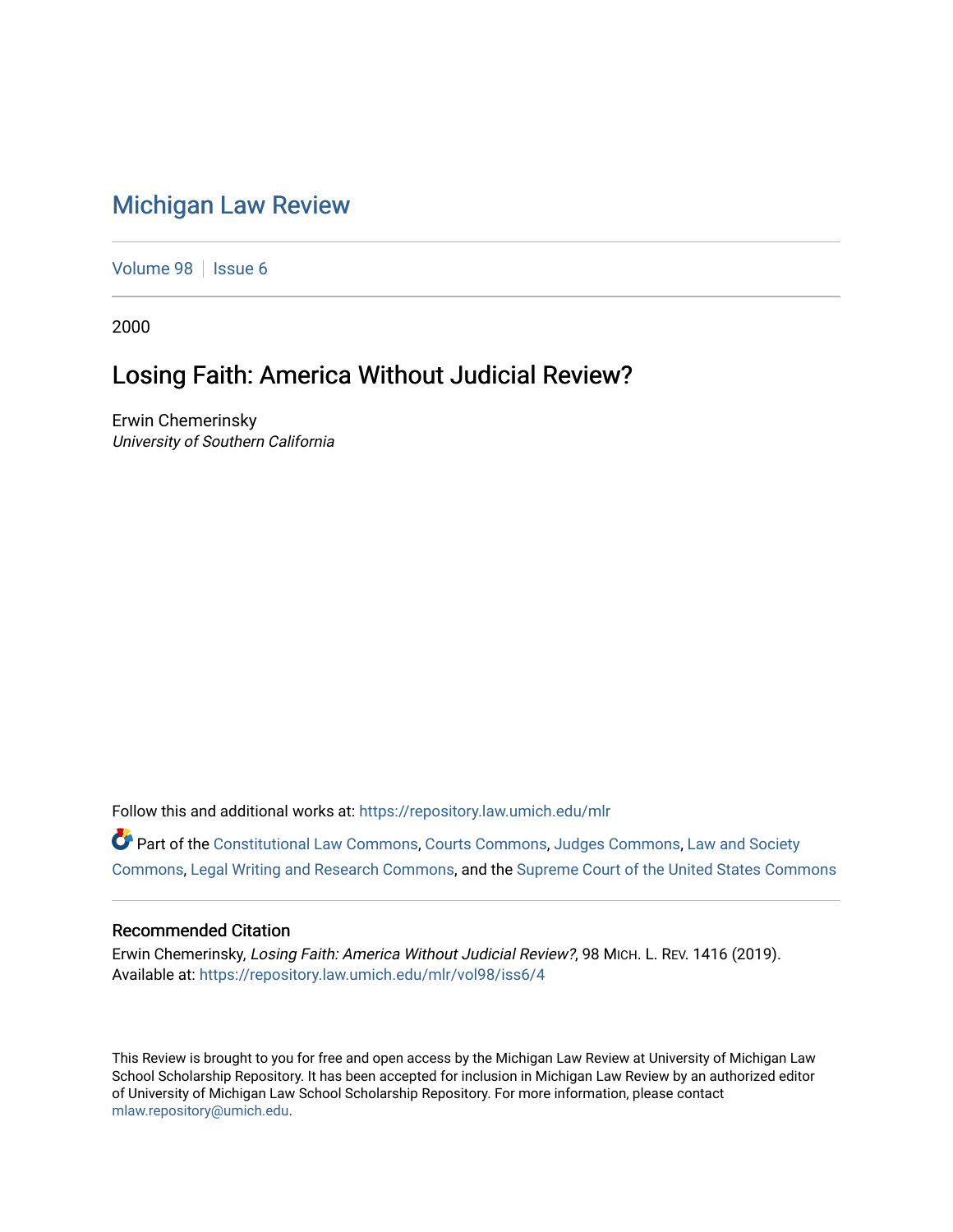# LOSING FAITH: AMERICA WITHOUT JUDICIAL REVIEW?

### Erwin Chemerinsky\*

TAKING THE CONSTITUTION AWAY FROM THE COURTS. By Mark Tushnet. Princeton: Princeton University Press. 1999. Pp. xii, 242. \$29.95.

In the last decade, it has become increasingly trendy to question whether the Supreme Court and constitutional judicial review really can make a difference. Gerald Rosenberg, for example, in The Hollow Hope, expressly questions whether judicial review achieves effective social change.1 Similarly, Michael Klarman explores whether the Supreme Court's desegregation decisions were effective, except insofar as they produced a right-wing backlash that induced action to desegregate.<sup>2</sup>

In Taking the Constitution Away from the Courts, Mark Tushnet<sup>3</sup> approvingly invokes these arguments (pp. 137, 145), but he goes much further. Professor Tushnet contends that, on balance, constitutional judicial review is harmful. He maintains that it produces relatively few benefits that could not be gained through the political process and that it actually has serious costs. He contends that without judicial review, a populist constitutional movement, with a vibrant public rhetoric of constitutionalism, would emerge (p. 154). Without constitutional judicial review, he posits, there will be more development of statutory rights and perhaps even a growth in welfare rights (p. 165).

Professor Tushnet thus argues, as his title suggests, that the Constitution should be taken away from the courts. Although he never precisely defin�s what this means, it is clear that he is calling for the end of constitutional judicial review. For example, at one point he suggests that the Supreme Court do this via a decision proclaiming that Marbury v. Madison<sup>4</sup> was a failed experiment and that judicial

<sup>\*</sup> Sydney M. Innas Professor of Public Interest Law, Legal Ethics, and Political Science, University of Southern California. B.S. 1975, Northwestern; J.D. 1978, Harvard. - Ed.

<sup>1.</sup> GERALD ROSENBERG, THE HOLLOW HOPE: CAN COURTS BRING ABOUT SOCIAL CHANGE? {1991).

<sup>2.</sup> Michael Klarman, Brown, Racial Change, and the Civil Rights Movement, 80 VA. L. REV. 7 {1994).

<sup>3.</sup> Carmack Waterhouse Professor of Constitutional Law, Georgetown University Law Center.

<sup>4. 5</sup> U.S. (1 Cranch) 137 (1803).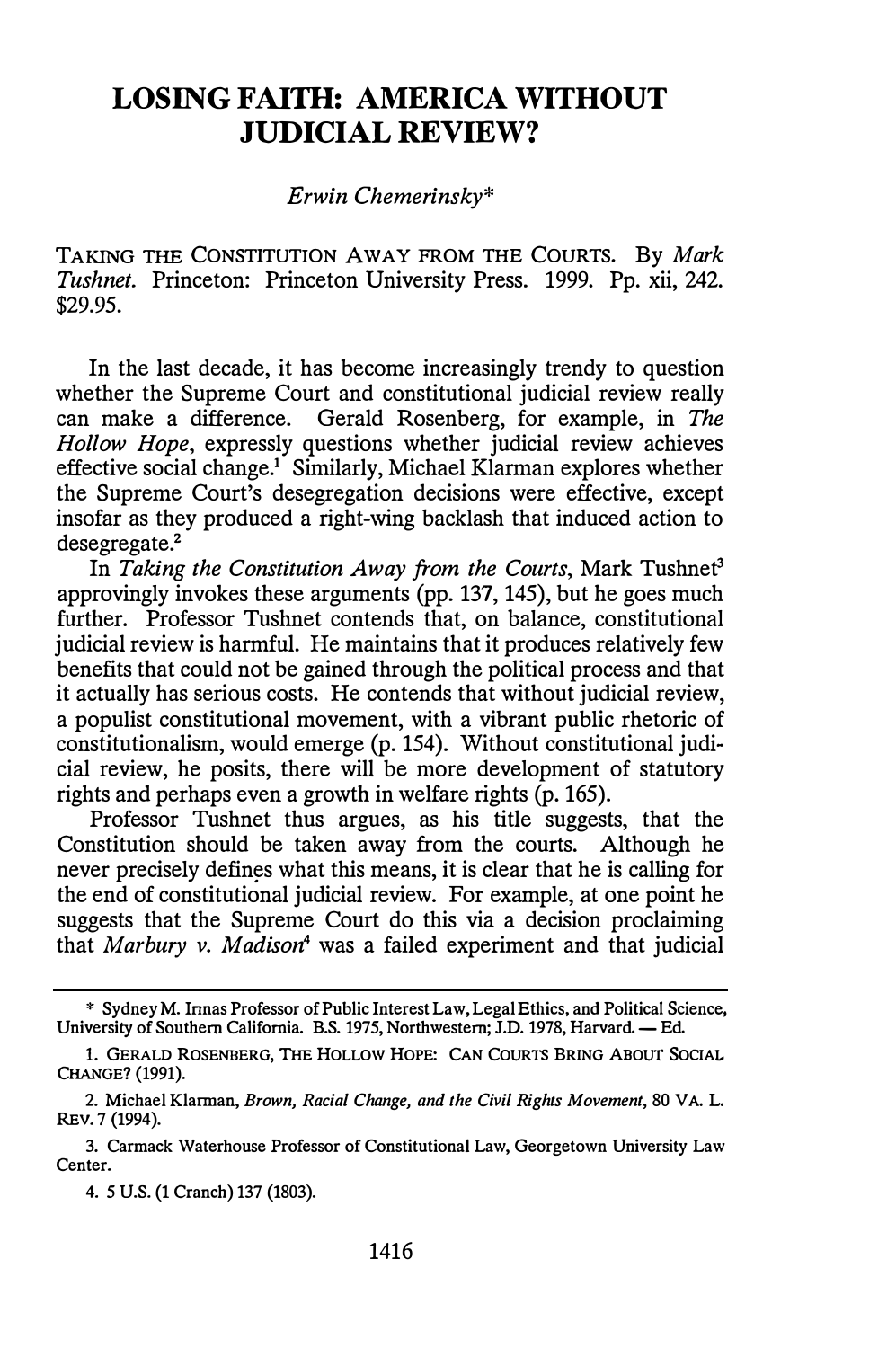review end in 2003 (p. 154). Toward the end of the book, he describes Robert Bork's proposal to amend the Constitution by including a provision that permits Congress to overrule a Supreme Court decision by majority vote.<sup>5</sup> Springing from Bork's proposal, Tushnet argues that it would be preferable to go further and end judicial review altogether.

Tushnet's book is the logical culmination of two trends in liberal scholarship: the view that judicial review makes little positive difference and the strong disagreement with many decisions of the last quarter-century by the Burger and Rehnquist Courts. Tushnet invokes numerous examples of what he regards as undesirable rulings, including such outcomes of Supreme Court decisions invalidating affirmative action programs (pp. 139-40), advancing protection of states' rights and federalism (pp. 99-101), and limiting campaign **finance reform and** protecting corporate speech  $(p. 180)$ .<sup>6</sup> If the Court does little good with its judicial review, but imposes significant harms, the conclusion becomes to eliminate judicial review. Ironically, the political left, as embodied in Tushnet, and the political right, as reflected in Bork, come together in an effort to end constitutional judicial review.

Although I have the greatest respect for Professor Tushnet and his enormous contributions to constitutional scholarship,<sup>7</sup> I strongly disagree with virtually every aspect of this book. In short, I believe that Tushnet underestimates the benefits of judicial review by selectively choosing examples where the political process might work in protecting rights and overestimates the gains from eliminating judicial review by hypothesizing an idealized populist constitutionalism. Put another way, Tushnet greatly minimizes the costs of ending judicial review, especially for those who have nowhere else to turn but to the courts for protection. He greatly exaggerates the benefits of eliminating judicial review by imagining a populist approach to the Constitution that he never develops or explains.

In Part I, I describe Tushnet's argument in some detail. Professor Tushnet's argument for ending judicial review is carefully developed and nuanced. Critiquing it first requires a detailed description.

In Part II, I respond to each step of Tushnet's argument. My focus is to identify the unsupported assumptions in his argument and to

<sup>5.</sup> See p. 175; see also ROBERT H. BORK, SLOUCHING TOWARDS GOMORRAH: MODERN LIBERALISM AND AMERICAN DECLINE 117 (1996).

<sup>6.</sup> Tushnet, for example, is objecting to decisions such as Buckley v. Valeo, 424 U.S. 1 (1976) (invalidating campaign finance reform); City of Richmond v. J.A. Croson Co., 488 U.S. 469 (1989) (invalidating affirmative action programs); and Alder v. Maine, 119 S. Ct. 2240 (1999) (protecting states from suit in state court).

<sup>7.</sup> Professor Tushnet has produced an extremely large body of scholarship. Some of his most notable contributions include RED, WHITE, AND BLUE: A CRITICAL ANALYSIS OF CONSTITUTIONAL LAW (1988) and a two-volume biography of Thurgood Marshall. He also has written dozens and dozens of influential law review articles.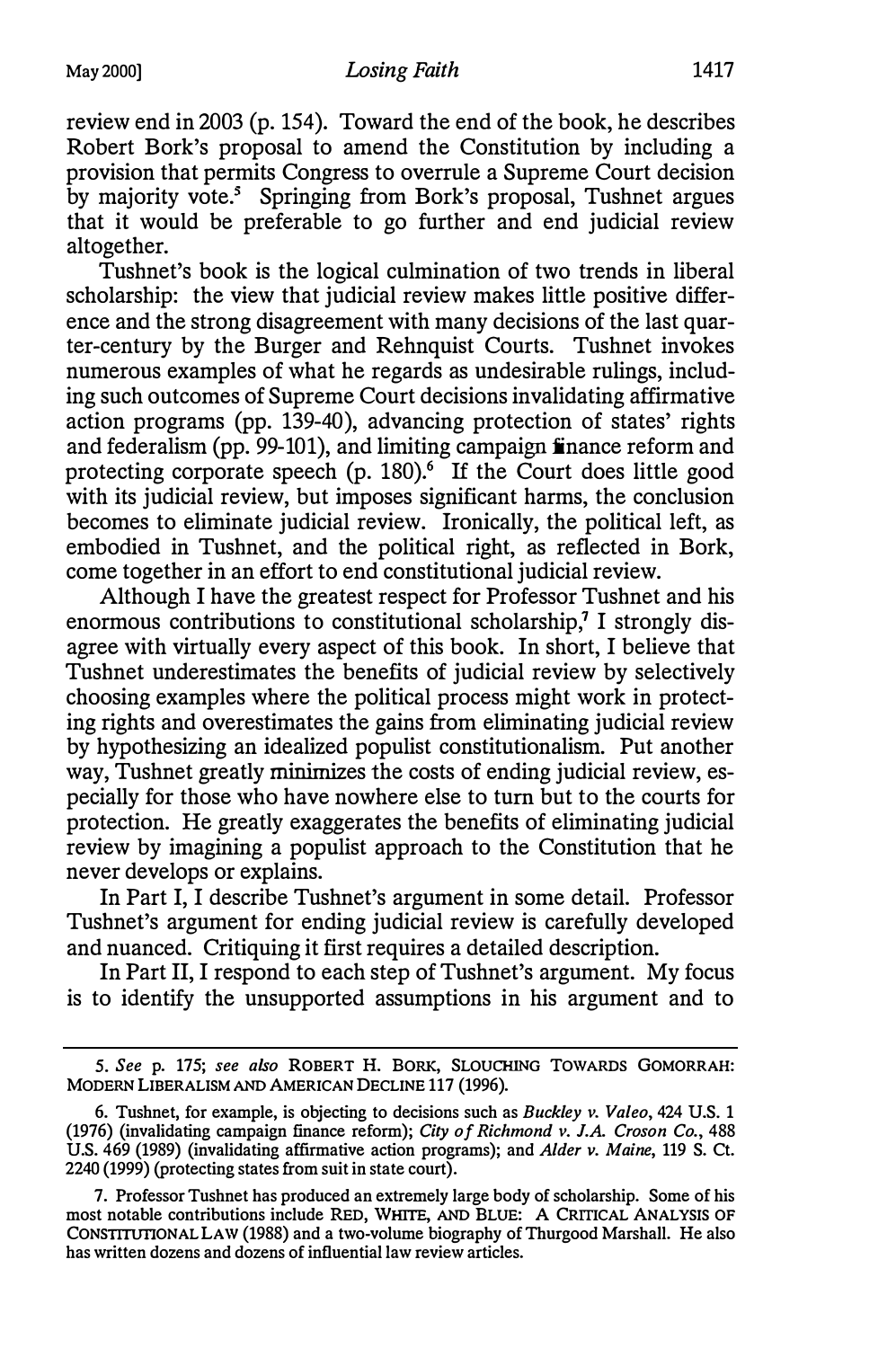highlight the extent to which he generalizes from a few examples to reach broad conclusions about the lack of benefits and the harms of judicial review.

In Part III, I suggest that ultimately it is not possible to prove that Tushnet is wrong and that the country would be worse off without judicial review. Nor is it possible for him to prove the contrary. The idea of "better off" or "worse off" would require a calculus for determining the social good that is surely impossible to devise. Also, there is no way of calculating, over the past and future of American history, whether judicial review has produced and will produce more on the good or on the bad side of this ledger. Tushnet and his critics would agree that there have been some good decisions and some bad decisions, however good and bad are defined, and there is simply no way to know how to measure the good against the bad. There is also no way to know, or calculate, the harms and benefits that would result if judicial review was completely eliminated.

In the end, each side can make its arguments for and against judicial review, but neither side will ever be able to prove its case or persuade the other. Ultimately, it is a matter of intuition and faith as to whether the benefits of judicial review outweigh its costs. My intuition is completely different from Tushnet's and I greatly fear that Taking the Constitution Away from the Courts, and other scholarship like it, will have an effect that will lead to less active judicial review, resulting in real long-term harms for society and severe barriers for those who most desperately need protection from the courts.

#### I. TUSHNET'S ARGUMENT

Tushnet's book lays out a well-developed argument in support of his conclusion that the Constitution should be taken away from the courts. There is an obvious danger in trying to summarize in a few pages a nuanced position developed over 200 pages, therefore, critiquing Tushnet's thesis requires setting it forth as carefully and neutrally as possible.

I see five major steps to Tushnet's argument:

1. There are two versions of the United States Constitution  $$ termed the "thick" Constitution and the "thin" Constitution.

Tushnet introduces the distinction between the "thick" and "thin" Constitutions early in his book, and relies on it throughout (pp. 9-14). Indeed, Tushnet at the outset says: "Developing the argument against judicial supremacy and for a populist constitutional law requires me to  $introduce$  a distinction that will pervade this book  $-$  between the thick Constitution and the thin Constitution" (p. 9).

The thick Constitution seems to be the detailed provisions that particularly concern the structure of government. Tushnet writes,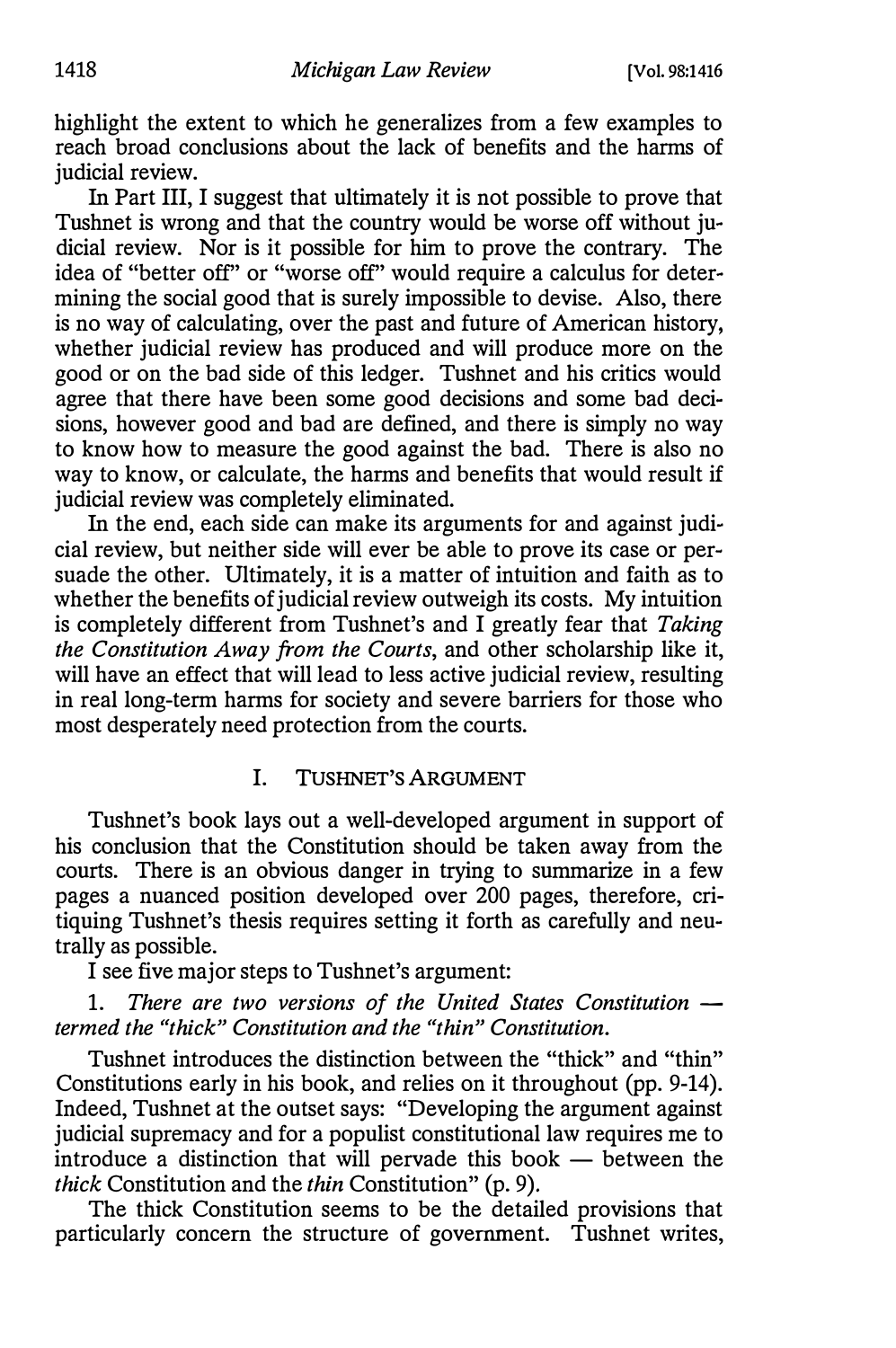"[t]he thick Constitution contains a lot of detailed provisions describing how the government is to be organized" (p. 9). He identifies four characteristics of the provisions that constitute the thick Constitution: 1) as a whole they are important in constituting the government; 2) they are rarely the subject of judicial attention; 3) they often are interpreted by the Supreme Court in an undesirable manner; and 4) the public is generally indifferent to them.8

In contrast, the thin Constitution contains the provisions that Tushnet regards as important. He writes: "We can think of the thin Constitution as its fundamental guarantees of equality, freedom of expression, and liberty" (p. 11). Professor Tushnet says that the thin Constitution is the collection of those ideals expressed in the Declaration of Independence and the Preamble to the Constitution (pp. 12- 13). He argues that "the thin Constitution is indeed admirable in ways the thick Constitution is not. The thin Constitution protects rights that it has taken centuries of struggle for people to appreciate as truly fundamental" (p. 12).

#### 2. Judicial review to enforce the thick Constitution is unnecessary and undesirable.

The distinction between the thick and the thin Constitution is useful for Tushnet because it allows him to dismiss the need for judicial review of much of the Constitution and then focus his argument on whether judicial review of the thin Constitution is desirable.

This specific attention to the thin Constitution is possible because Tushnet argues that the provisions of the Constitution concerning the structure of government, such as federalism and separation of powers, are most likely to be followed because incentives for compliance exist.<sup>9</sup> He says, moreover, that courts often may err in interpreting these provisions, concluding that "[t]he constitutional values protected by those features of our Constitution would not be threatened by eliminating judicial review, particularly when we recognize that the courts might themselves mistakenly bar our representatives from adopting policies that are in fact consistent with the Constitution" (p. 123).

3. Even as to the thin Constitution, judicial review often is unnecessary in providing protections that would not exist without it.

Tushnet quotes extensively from James Madison that the structure of the Constitution itself is a significant protector of rights and preventer of tyranny (pp. 96-99). Tushnet also argues, at some length, that political pressures ensure that the government will not engage in sig-

<sup>8.</sup> Pp. 9-11. It should be noted that Professor Tushnet describes each of these characteristics in a brief paragraph.

<sup>9.</sup> Pp. 95-128. Tushnet especially develops this argument in Chapter Five.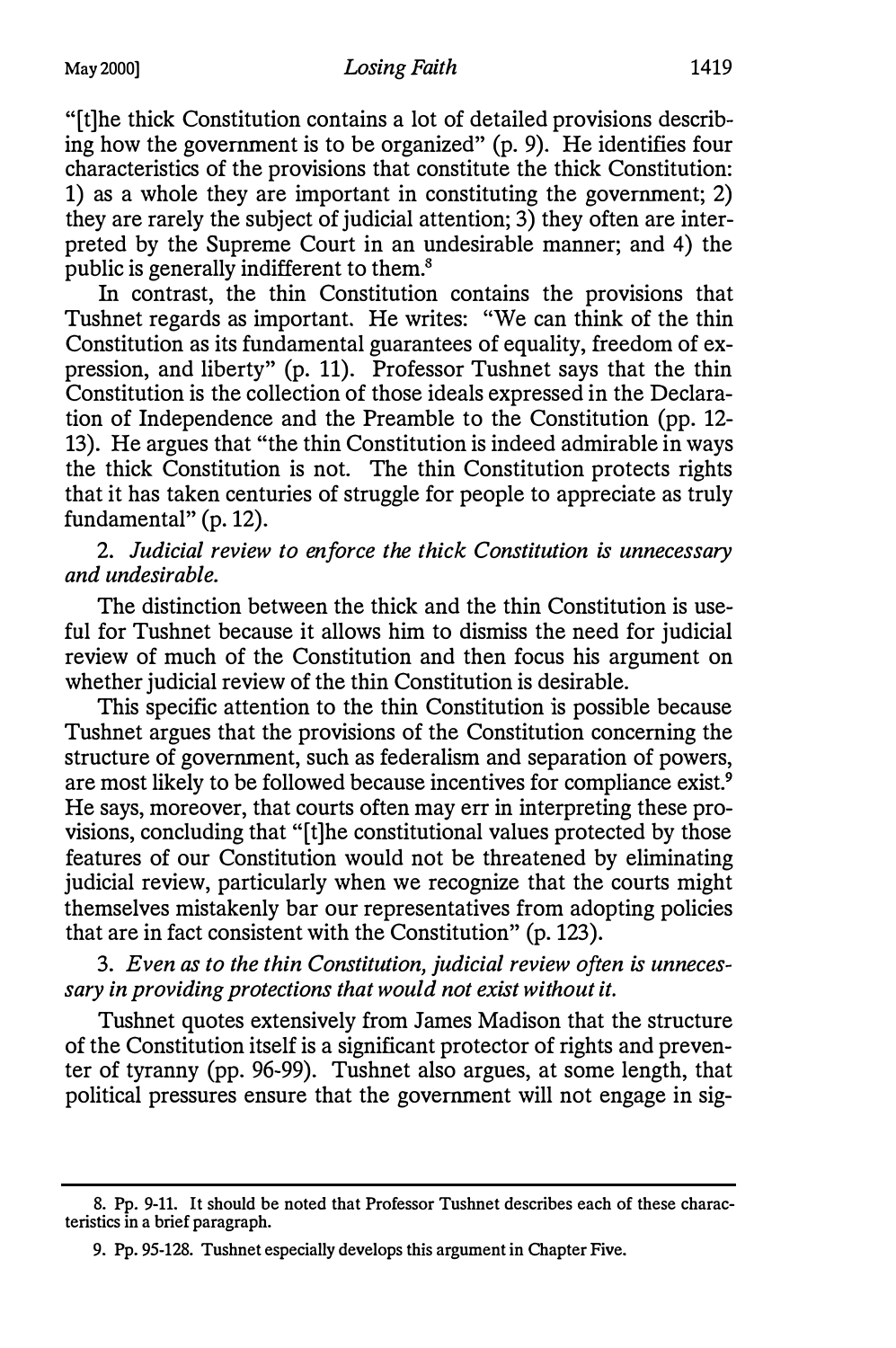nificant violations of rights and disregard for the Constitution.10 The core of the argument here is that the system is replete with incentives that encourage the government to act in a manner compatible with the Constitution.

Tushnet thus concludes his chapter on "Assessing Judicial Review":

Looking at judicial review over the course of U.S. history, we see the courts regularly being more or less in line with what the dominant national political coalition wants. Sometimes the courts deviate a bit, occasionally leading to better political outcomes and occasionally leading to worse ones. Adapting a metaphor from electrical engineering, we can say that judicial review basically amounts to noise around zero: It offers essentially random changes, sometimes good and sometimes bad, to what the political system produces. On balance, judicial review may have some effect in offsetting legislators' inattention to constitutional values. The effect is not obviously good, which makes us lucky that it is probably small anyway. [p. 153]

4. Judicial review inevitably results in significant errors by the courts.

Tushnet constantly emphasizes the errors made by the Supreme Court in interpreting the Constitution. In describing the thick Constitution, Professor Tushnet writes: "Judicial errors. The courts have not done an obviously admirable job when they have dealt with these provisions" (p. 10). As to the thin Constitution, he responds to those who defend judicial review by stating: "The conventional assumption is that of course we get a higher rate of compliance with constitutional values if the courts enforce the Constitution. That assumption often rests on the unstated, and largely indefensible, belief that the courts never make mistakes. But they do" (p. 126).

Tushnet indicates many of the decisions that he regards as mistakes, such as those invalidating affirmative action programs (p. 120), protecting corporate speech (pp. 130-31), and invalidating campaign finance reforms (p. 129). These, of course, are decisions frequently attacked by progressives and have produced a large body of critical scholarship. Throughout the book, Tushnet makes it clear that his politics are liberal and that he regards many of the Rehnquist Court's decisions as mistakes. Indeed, my sense, as a reader, is that much of what animates this book is Tushnet's great frustration with the current and recent conservative Supreme Courts.

<sup>10.</sup> Pp. 95-128. This argument is developed in detail by Professor Tushnet in Chapter Five.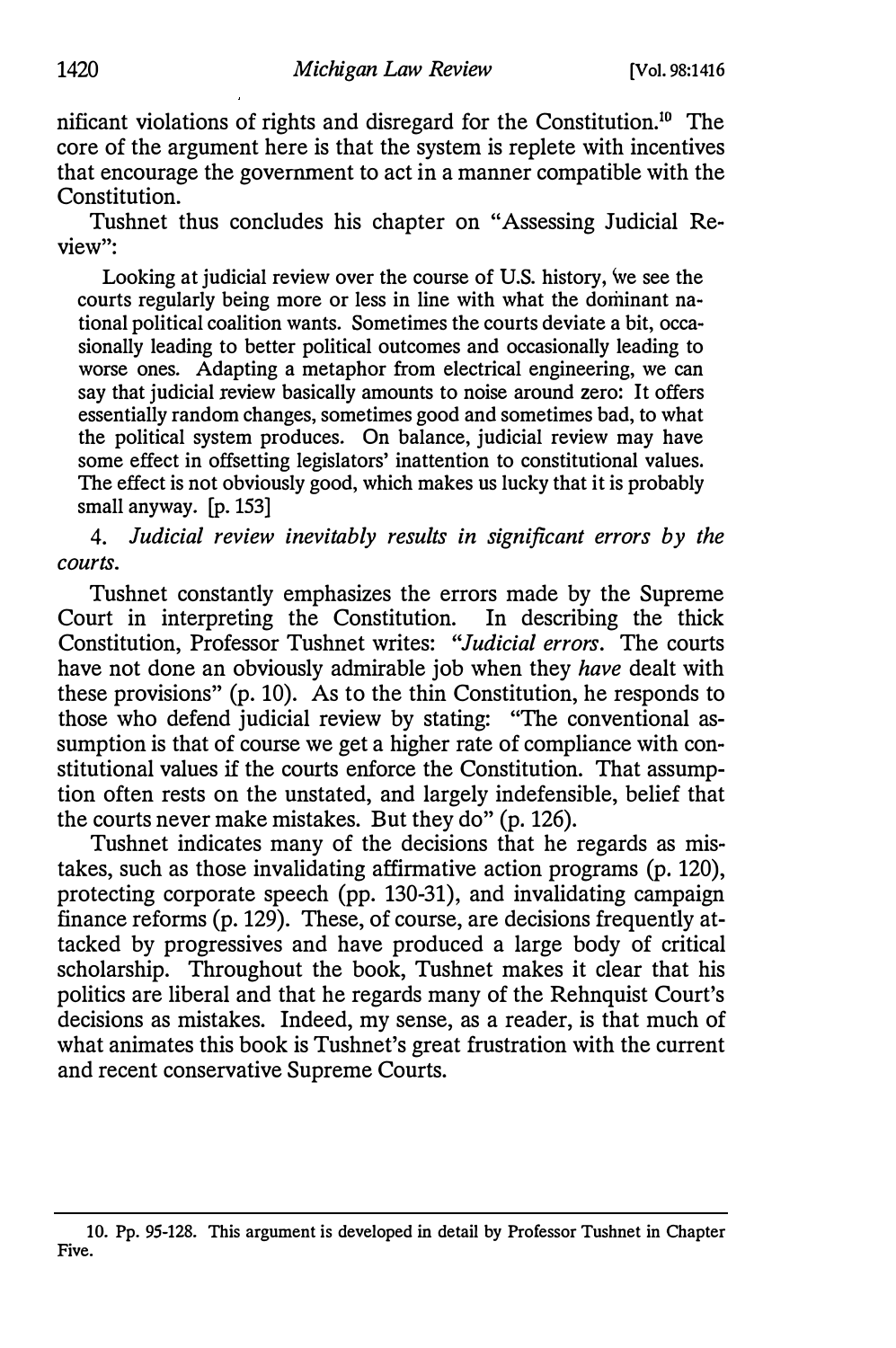5. Without judicial review, a populist constitutionalism will develop with benefits that outweigh any costs associated with the loss of judicial review.

Having argued that the benefits of judicial review do not outweigh the costs of its mistakes, Tushnet then goes further and argues that the very institution of judicial review inherently contains undesirable effects. Most importantly, he repeatedly states that judicial review prevents the development of a populist constitutionalism (pp. 171, 174, 181-85). The book, however, does not offer a clear definition of "populist constitutional law." At only one point in the book does Tushnet offer an insight into the term's definition:

What is populist constitutional law? Throughout this book I have described it as a law oriented to realizing the principles of the Declaration of Independence and the Constitution's Preamble. More specifically, it is a law committed to the principle of universal human rights justifiable by reason in the service of self-government. [p. 181]

Tushnet intimates that without Supreme Court decisions regarding specific constitutional provisions, a popular rhetoric of constitutional law will develop (p. 194). He says that "[p]opulist constitutional law rests on the idea that we all ought to participate in creating constitutional law through our action in politics" (p. 157).

Moving from the populist notion to discuss lawmakers, Tushnet argues that legislators and executives will be more attentive to the Constitution if there is no judicial review to correct their violations. Without judicial review defining rights in constitutional terms, he contends, a richer development of individual liberties will be possible. For example, Tushnet suggests that without judicial review, more statutory rights might be developed and that "[f]reed of concerns about judicial review, we might also be able to develop a more robust understanding of constitutional social welfare rights, which are recognized in many constitutions around the world" (p. 169).

Thus, Tushnet argues that the gains from judicial review are minimal, while its costs in terms of mistakes and preventing a populist constitutional law from developing are high. He, therefore. concludes that the Constitution should be taken away from the courts and the practice of constitutional judicial review should be abolished.

#### II. A CRITIQUE OF TUSHNET'S ARGUMENT

I believe that Tushnet's conclusion rests on his systematic minimization of the benefits of judicial review and exaggeration of its costs, particularly by hypothesizing an idealized populist constitutional law that he never describes in any detail. In this Part, I discuss the assumptions and gaps in Tushnet's argument. My goal here is not to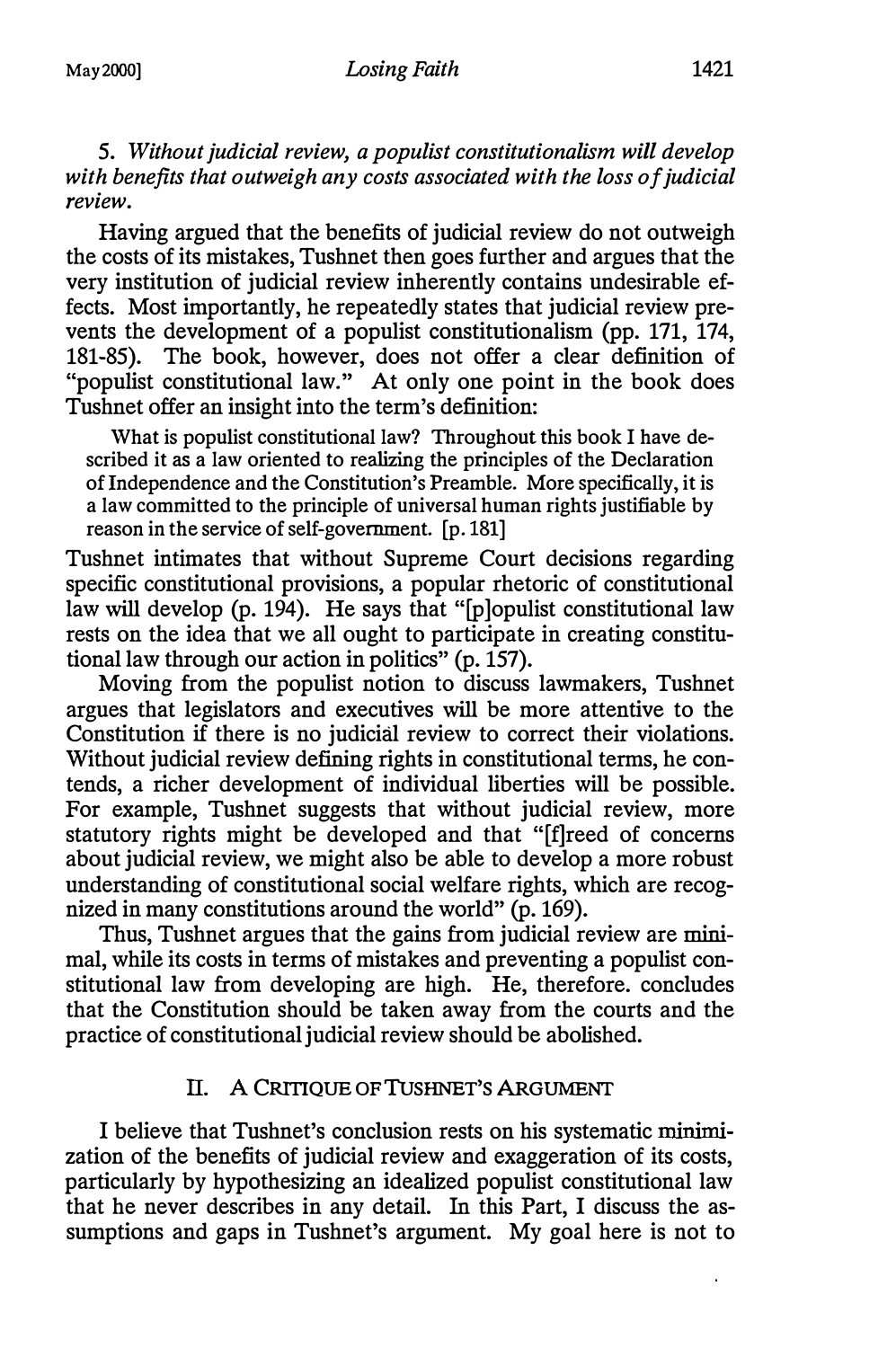make the counter case in favor of judicial review; that would require a separate book. Rather, I seek to show why Tushnet has failed to establish his case for abolishing judicial review.

#### A. The Distinction Between the Thick and the Thin Constitutions

Tushnet's analysis begins with the distinction between the thick and the thin Constitutions, a comparison he invokes throughout the book. Yet, the distinction and its basis are never made clear. He indicates only that the thick Constitution comprises the provisions that concern the structure of government, while the thin Constitution is composed of the provisions that safeguard basic human freedoms (pp. 9-10).

The problem with this argument, however, is that the constitutional provisions concerning the structure of government frequently are defended on the grounds that they are key protectors of individual freedoms.11 In fact, Tushnet himself quotes James Madison at some length as supporting the view that the structure of government provides safeguards of liberties (pp. 96-99). If all of the Constitution serves to advance individual liberty in some way, then the distinction between the thick and the thin Constitutions seems unwarranted.

Tushnet's answer is that the people of the United States are committed to the thin Constitution, not the thick one. His "argument is that we are constituted as a people by the thin Constitution, not the thick one" (p. 50). But he offers no support for this conclusion. Indeed, observation suggests that people are just as committed to the concept of separation of powers and to the idea of having both national and state governments as they are to individual freedoms.

Tushnet might respond that the concepts of separation of powers and federalism are part of the thin Constitution, but the detailed provisions about them are part of the thick Constitution. The problem, though, is deciding what is the core and the thick Constitution, as opposed to the details and the thin Constitution. Consider a simple example: Is the process of adopting a law, as outlined in Article I, Section 7 of the Constitution, part of the thick Constitution or part of the thin Constitution? The idea that lawmaking requires action by both houses of Congress and signature by the President, or an override of a veto, seems basic to American government. I would suggest that popular commitment to this procedure is as great as the commitment to any provision of the Bill of Rights. Yet, if this is so, then Supreme Court decisions regarding the legislative veto and the line item veto

<sup>11.</sup> See, e.g., New York v. United States, 505 U.S. 144, 181 (1992) ("State sovereignty is not just an end in itself: 'Rather federalism secures to citizens the liberties that derive from the diffusion of sovereign power.'") (citations omitted); see also Gregory v. Ashcroft, 511 U.S. 452, 458 (1991).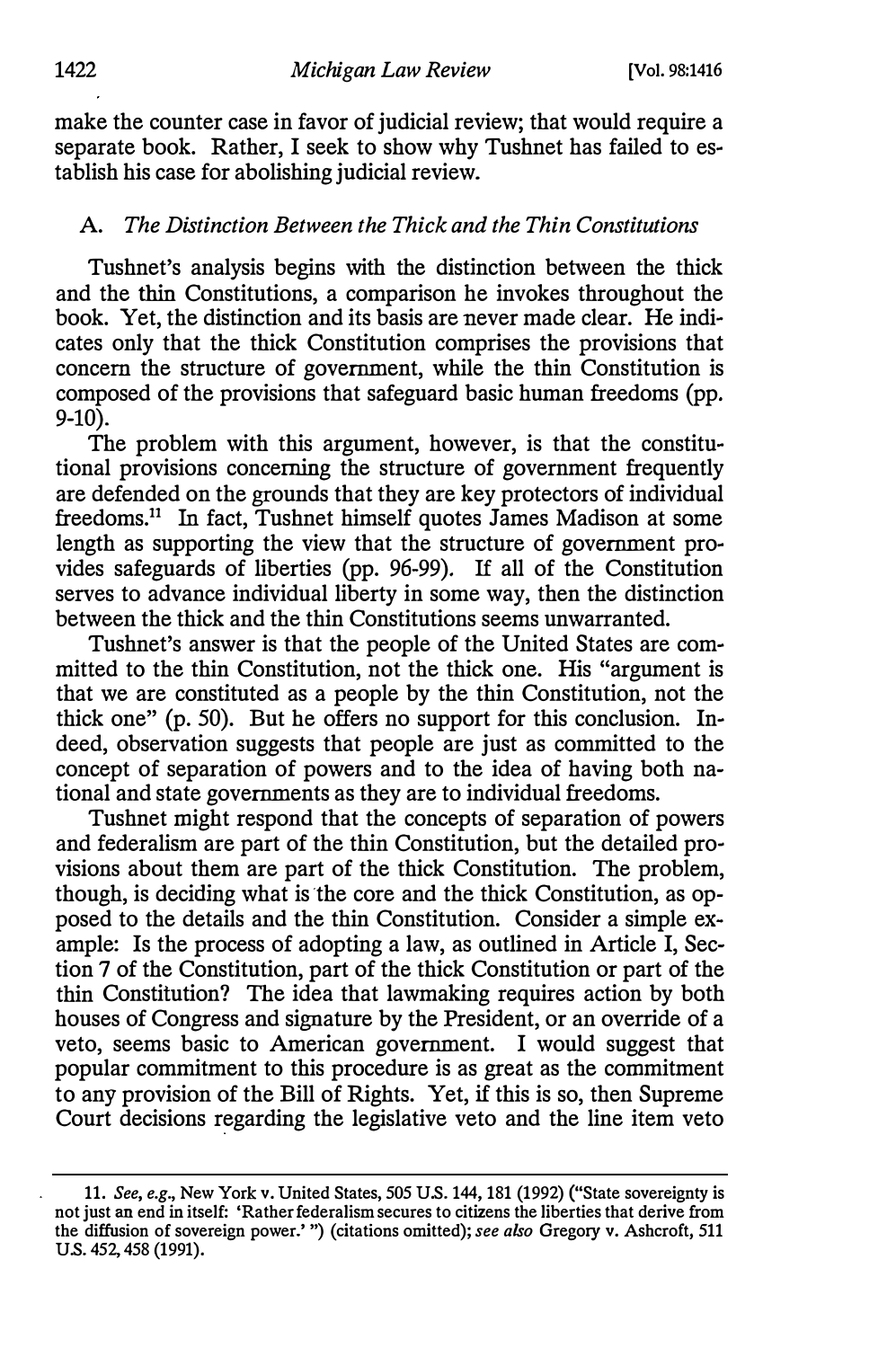concern the thin Constitution.12 The distinction between the thick and the thin Constitutions becomes ever more ephemeral and difficult to draw.

Tushnet also seems to refer to the thick Constitution as the large body of law developed by the Supreme Court interpreting the document. Throughout the book, Tushnet is very critical of the various complex tests developed by the Court for particular constitutional provisions (pp. 111-12, 194). In other words, the thin Constitution is the statement of basic human rights, and all of the Supreme Court's interpretations are part of the thick Constitution.

This distinction, also, is undefended and seems unhelpful. Tushnet uses this as a way of dismissing as relatively unimportant, if not actually undesirable, the Supreme Court's elaboration of constitutional rights. But constitutional tests such as "one person-one vote,"13 heightened scrutiny for race and gender discrimination,<sup>14</sup> and the requirement for strict scrutiny of content-based restrictions of speech,<sup>15</sup> all advance Tushnet's thin Constitution. Because the Constitution is written in such broad, open-textured language, the body of case law that makes it thick in this sense is key to advancing the rights that Tushnet says that he cares about.

#### B. Tushnet Greatly Minimizes the Benefits of Judicial Review

As explained in Part I, a crucial aspect of Tushnet's argument is his claim that constitutional judicial review has minimal benefits. There are many reasons why Tushnet tremendously underestimates the benefits of judicial review.

#### 1. Tushnet focuses exclusively on the Supreme Court.

Almost without exception, Tushnet's analysis of the benefits and costs of judicial review focuses entirely on Supreme Court decisions.16 There is virtually no discussion in the entire book about the effects of judicial review by the lower federal courts and the state courts. Yet,

<sup>12</sup> See, e.g., Clinton v. City of New York, 524 U.S. 417 (1998) (invalidating the line item veto); INS v. Chadha, 462 U.S. 919 (1983) (invalidating the legislative veto).

<sup>13.</sup> See, e.g., Reynolds v. Sims, 377 U.S. 533 (1965) (articulating the standard of oneperson one-vote for elections).

<sup>14.</sup> See, e.g., United States v. Virginia, 518 U.S. 515 (1996) (requiring intermediate scrutiny and an extremely persuasive justification for gender classifications).

<sup>15.</sup> See, e.g., Carey v. Brown, 447 U.S. 455 (1980) (articulating the requirement for strict scrutiny of content-based regulations of speech).

<sup>16.</sup> The only real exception is his discussion of California's Proposition 187, which denied government benefits to undocumented immigrants. The proposition was declared unconstitutional by a federal district court and then settled at the appellate court level after the election of a Democratic governor who had opposed the initiative. See pp. 6-7, n.3.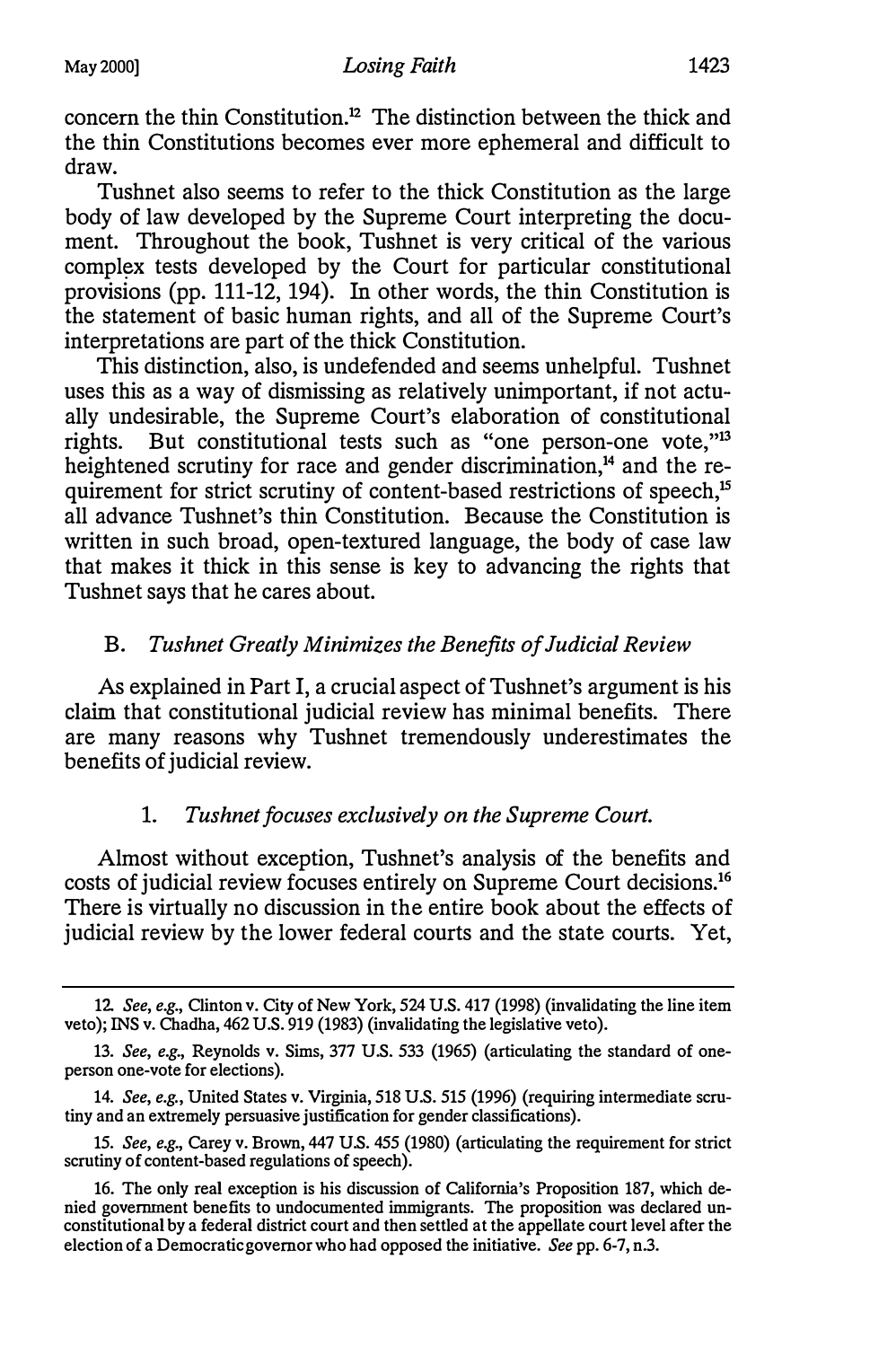the vast majority of constitutional litigation never reaches the Supreme Court. Last term, the Supreme Court decided only seventythree cases. Focusing exclusively on the high Court ignores the huge quantity of lower-court decisions enforcing the Constitution. All of the easy cases where lower courts strike down clearly unconstitutional government actions based on well-established law — cases that never would warrant Supreme Court review  $-$  are ignored by Tushnet's analysis.

Tushnet possibly could make a couple of responses to this argument. He might suggest that lower court enforcement of the Constitution is no more likely to have benefits than Supreme Court decisionmaking; yet, the evidence in the book would not support such a conclusion. Tushnet argues that the Supreme Court generally is in accord with the popular will so its rulings make relatively little difference (pp. 134-35). He offers no such evidence, however, as to the lower courts. Nor does he account for the benefits of the instances where the courts are willing to overrule the popular will.

Also, Tushnet could say that, qualitatively, the Supreme Court's decisions are far more important than those of the lower federal courts. In many ways, of course, this is true. For instance, the rhetorical impact of the Supreme Court is so great because its pronouncements have national effects and receive national coverage that far exceed those of the lower courts. Moreover, errors by the Supreme Court obviously have greater impact because of their national scope and the lack of any realistic mechanism for correcting them (except for the Court later changing its mind). Yet, none of this speaks to the benefits of lower court enforcement and the thousands of lower court rulings that Tushnet, too, would regard as desirable.

## 2. Tushnet overestimates voluntary compliance with the Constitution by the political branches of government.

The classic, and I believe the most powerful, argument for judicial review is the need for it to enforce the limits of the Constitution. In Marbury, this is the primary argument advanced in favor of constitutional judicial review.17 Chief Justice John Marshall declared:

Those then who controvert the principle that the constitution is to be considered, in court, as a paramount law, are reduced to the necessity of maintaining that courts must close their eyes on the Constitution, and see only the law.

This doctrine would subvert the very foundation of all written constitutions. It would declare that an act, which, according to the principles and theory of our government, is entirely void; is yet, in practice, completely obligatory. It would declare, that if the legislature shall do what

<sup>17.</sup> Marburyv. Madison, 5 U.S. (1 Cranch) 137 {1803) .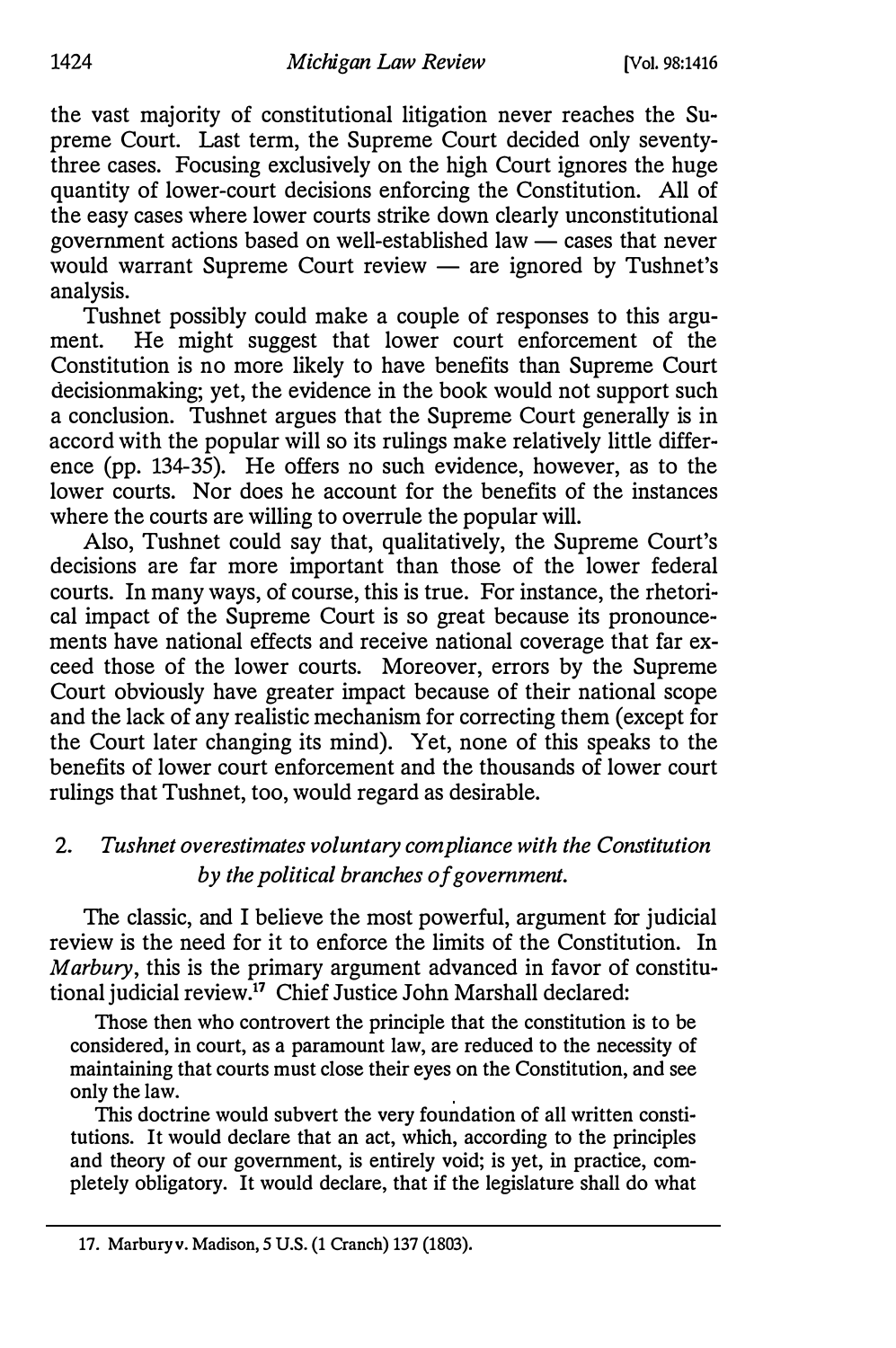is expressly forbiden [sic], such act, notwithstanding the express prohibition, is in reality effectual. It would be giving to the legislature a practical and real omnipotence, with the same breath which professes to restrict their powers within narrow limits. It is prescribing limits, and declaring that those limits may be passed at pleasure.<sup>18</sup>

Tushnet argues that the benefits of judicial review in enforcing the limits of the Constitution are minimal because there are incentives for the political branches to comply with the Constitution and existing political checks on the judiciary make it unlikely to depart far from the popular will (pp. 95-128). Even accepting Tushnet's argument entirely, it ignores the instances in which the political process lacks the incentives he describes and in which the courts have acted to uphold the Constitution.

Most dramatically, those without political power have nowhere to turn for protection except the judiciary. In a telling passage, Tushnet admits "[m]y wife is Director of the National Prison Project of the American Civil Liberties Union. She disagrees with almost everything I have written in this chapter."<sup>19</sup> The reality is that the political process has no incentive to be responsive to the constitutional rights of prisoners. Admittedly, the Rehnquist Court has a dismal record of protecting prisoners' rights,20 but overall, no one could deny that judicial review has dramatically improved prison conditions for countless inmates who would be abandoned by the political process.

Another example where political incentives fail is in situations where state and local governments choose to discriminate against outof-staters. Illustrations include right-to-travel cases involving the denial of benefits to out-of-staters,<sup>21</sup> Dormant Commerce Clause cases involving discrimination against out-of-state businesses, $2^2$  and decisions under the Privileges and Immunities Clause of Article IV involving discrimination against out-of-state citizens.<sup>23</sup> In all of these situations, there is no incentive for a state or local government to be protective of out-of-staters who lack the ability to vote within the dis-

23. See, e.g., Supreme Court of N.H. v. Piper, 470 U.S. 274 (1985) (declaring unconstitutional a state law limiting admission to the state bar to residents of the state).

<sup>18.</sup> Marbury, 5 U.S. at 178.

<sup>19.</sup> P. 174. The title of this chapter is "Against Judicial Review."

<sup>20.</sup> See, e.g., Lewis v. Casey, 518 U.S. 343 (1996) (limiting prisoners' access to law libraries); Sandin v. Connor, 515 U.S. 472 (1995) (limiting procedural due process rights of prisoners).

<sup>21.</sup> See, e.g., Saenz v. Roe, 526 U.S. 489 (1999) (declaring unconstitutional a state law that limited welfare benefits for new residents to the amount of the state that they moved from for their first year of residence); Shapiro v. Thompson, 394 U.S. 618 (1969) (declaring unconstitutional a state law that created a one-year residency requirement for eligibility for welfare benefits from the state).

<sup>22.</sup> See, e.g., City of Philadelphia v. New Jersey, 437 U.S. 617 (1978) (invalidating a state law that prohibited out-of-staters from burying garbage in New Jersey landfills).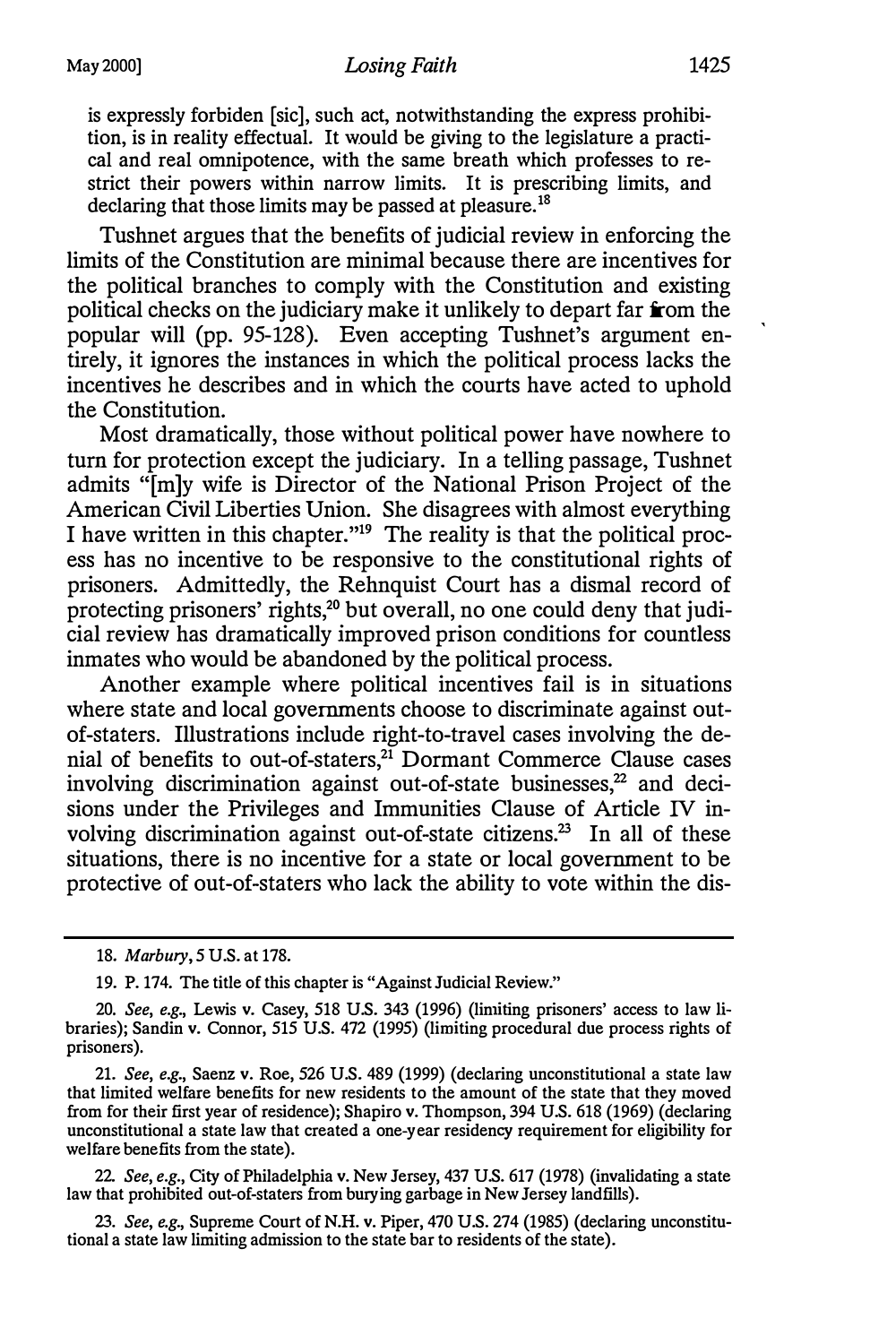criminating state. Indeed, all of the political incentives favor the state or local government engaging in such discrimination. Similarly, the political process has no incentive to protect aliens from discrimination, but it has great incentive to impose burdens on aliens who cannot vote and thereby to benefit the citizens who do.<sup>24</sup>

More generally, there is little incentive for the political process to protect unpopular minorities, such as racial or political minorities. How long would it have been before southern state legislatures declared segregation of public facilities unconstitutional if not for Brown v. Board of Education?<sup>25</sup> How long would it have taken Congress, dominated by Southerners in key committee chairs, to have acted in this regard? The point is that, overall, the political process has little incentive to protect those who have minimal likelihood of influencing the outcome of elections.

Sometimes the political process will even fail the majority. Reapportionment is the classic example here. In the 1960s, malapportioned state legislatures were not about to reapportion themselves so as to decrease the political power of those in office. Every incentive led those who benefited from malapportionment to retain the existing system. Only judicial review could institute one-person, one-vote.<sup>26</sup>

These, of course, are just some of the examples where the political process cannot be relied on to comply voluntarily with the Constitution. In all of these areas, there are significant examples of judicial protections. These are benefits that Tushnet unduly minimizes.

### 3. Tushnet underestimates the benefits of judicial review in securing state and local compliance with the Constitution.

The nature of the federalist structure of American government is that there are fifty states and tens of thousands of local governments that can violate the Constitution. These include not only every town, city, and county, but every school board and zoning commission. Tushnet focuses especially on Congress and the President in discussing the incentives for voluntary compliance with the Constitution (pp. infringements by all of the other levels of government and the corre-108-20). This focus ignores, however, the likelihood of constitutional sponding benefit of judicial review.

A few examples illustrate this point. Without judicial review, the Bill of Rights would not be incorporated and applied to the states.<sup>27</sup>

<sup>24.</sup> See, e.g., Plyler v. Doe, 457 U.S. 202 (1981); Graham v. Richardson, 403 U.S. 365 (1971).

<sup>25.</sup> 349 U.S. 294 (1954).

<sup>26.</sup> See, e.g., Reynolds v. Sims, 377 U.S. 533 (1964); Baker v. Carr, 369 U.S. 186 (1962).

<sup>27.</sup> Incorporation is discussed in ERWIN CHEMERINSKY, CONSTITUTIONAL LAW: PRINCIPLES AND POLICIES 372 (1997).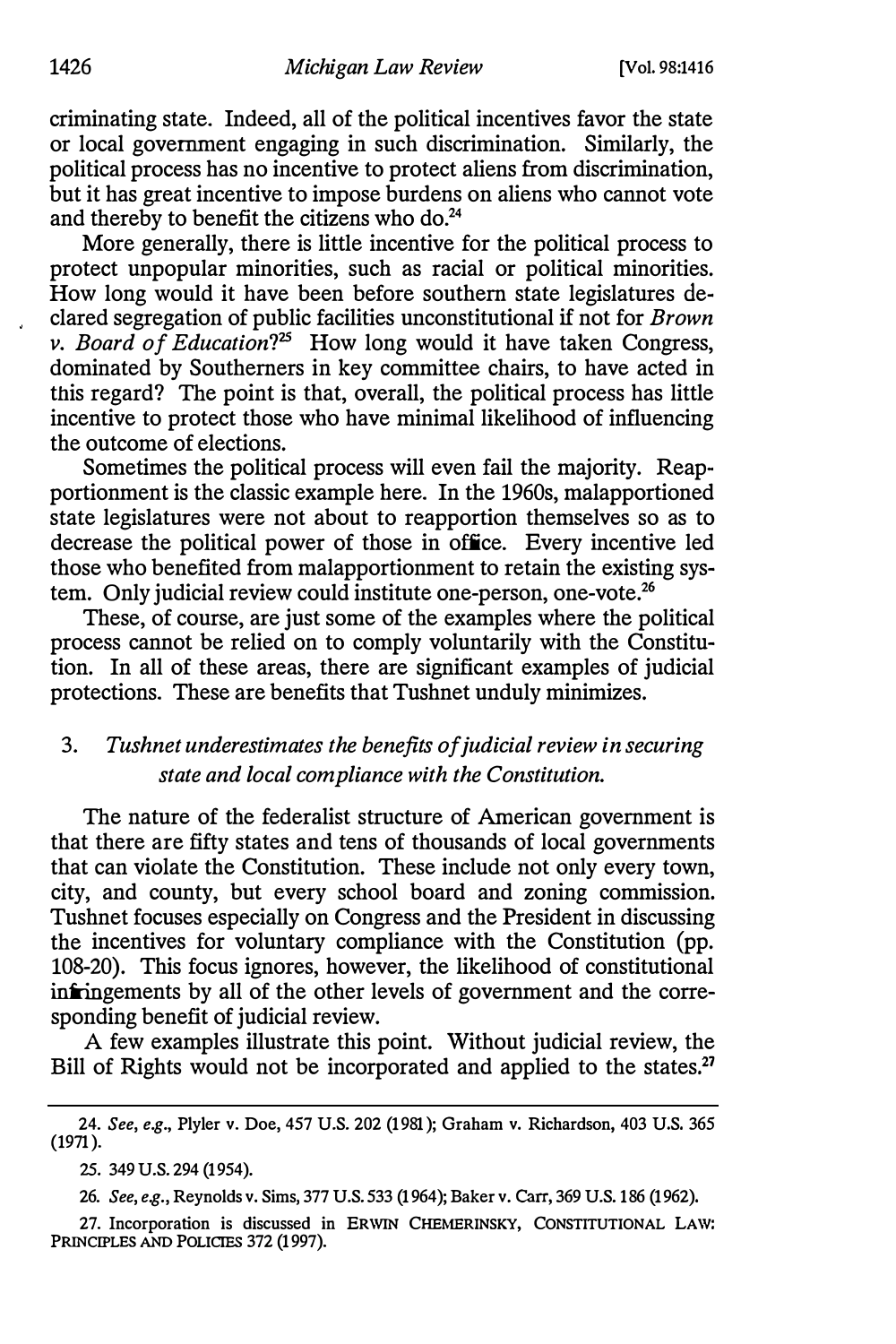Although most states might voluntarily comply with most of the Bill of Rights, some states certainly would not follow every one of its provisions. For instance, states did not provide free attorneys in felony cases until Gideon v. Wainwright.<sup>28</sup> In this respect, Tushnet ignores the benefits of judicial review in securing state and local compliance with the Constitution. In fact, Tushnet's discussion of incentives at the federal level focuses solely on Madison's arguments about separation of powers and how conflicts among factions protect rights (pp. 96-99). Many local governments, however, do not have separation of powers, and often there is clear domination by one group without the protection of competing factions.

Another illustration of how Tushnet minimizes the benefits of judicial review of state and local governments concerns abortion rights. Tushnet argues that without judicial review, political pressures would have resulted in legalizing abortion and that, in fact, the Supreme Court's rulings were undesirable in diminishing the incentives for political action to protect abortion rights (pp. 124-25, 138-39). Tushnet offers no evidence for this proposition. Even assuming political protection for abortion rights existed in most states, it certainly did not exist in every state. Numerous states today surely would have laws prohibiting abortion without judicial protection of the right. Consider the fact that as soon as the Supreme Court signaled that it might reconsider the abortion issue, states and territories such as Idaho, Utah, and Guam immediately acted to restrict abortions.

The point is that Tushnet ignores the benefits of judicial review of state and local governments that, for whatever reason and for whatever period of time, do not comply with the Constitution. In a federalist system, especially one in which most states have judges who face electoral accountability, the assumption of voluntary compliance by all state and local governments is highly dubious.

### 4. Tushnet uncritically accepts the scholarship of those who minimize the benefits of judicial review.

Tushnet relies on scholars such as Gerald Rosenberg and Michael Klarman to support his argument that judicial review has minimal benefits (pp. 143-52). This scholarship, however, has been subject to enormous criticism, both as to its methodology and its conclusions.<sup>29</sup> Tushnet does not acknowledge these critiques, nor attempt to answer them.

<sup>28. 372</sup> U.S. 335 (1963).

<sup>29.</sup> See, e.g., LEVERAGING THE LAW: USING THE COURTS TO ACHIEVE SOCIAL CHANGE (David A. Schultz ed., 1998); David Schultz & Stephen Gottlieb, Legal Functionalism and Social Change: A Reassessment of Rosenberg's The Hollow Hope: Can Courts Bring About Social Change?, 12 J.L. & POL. 63 (1996); Neal Devins, Judicial Matters, 80 CAL. L. REv. 1027 (1992).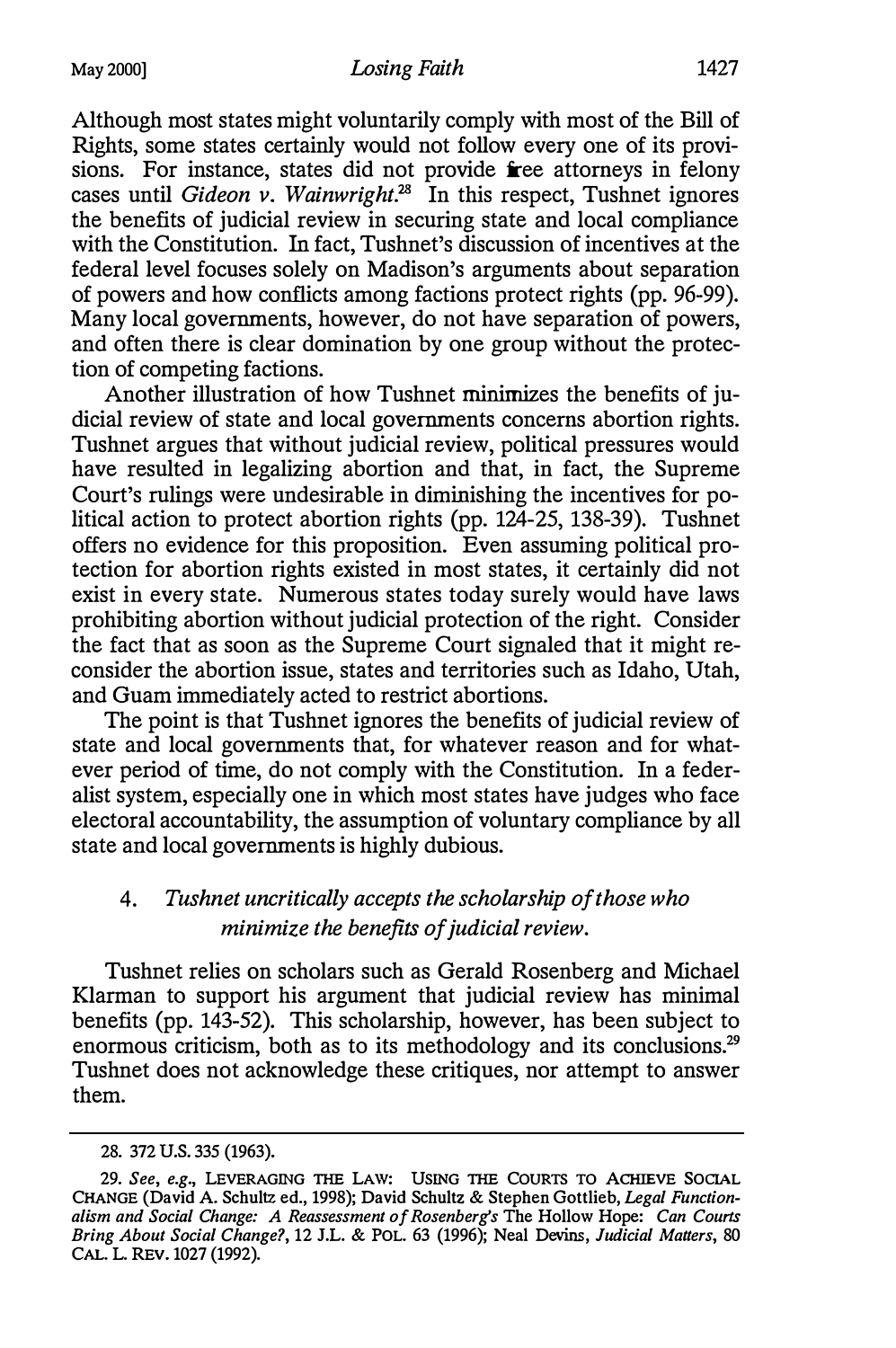Tushnet approvingly cites to Rosenberg's book, which in its subtitle asks: "Can courts bring about social change?" Several things about the question, which Tushnet implicitly accepts in minimizing the benefits of judicial review, need to be noted. First, it focuses solely on courts. The question could be phrased even more broadly to ask whether laws can bring about social change. For example, Tushnet laments that despite all of the court decisions concerning equal protection, economic conditions for African Americans are relatively unchanged (p. 151). Over the past thirty-five years, major civil rights statutes have been adopted. The failure to improve economic circumstances for African Americans obviously reflects inadequacies not just of the courts, but also, and perhaps even more significantly, of legislatures.

The point is to ask whether it makes sense to evaluate the ability of courts to make a difference apart from the general ability of the law to make a difference. Scholars such as Rosenberg assert that it is better to direct efforts at social reform to legislatures rather than courts. These scholars assume, however, that legislatures would be successful where they perceive court failure.

Second, the question assumes that it is possible to measure causation. Rosenberg, for example, asks if courts can "bring about" social change; Tushnet implicitly asks the same question throughout his book. Causation, obviously, is often enormously complex. Change is often a long-term process. The more profound the social change, the longer it is likely to take and the more variables that will likely be involved. Great care needs to be taken in articulating how causation and change will be observed and measured. If changes are noted, can we evaluate whether they result from court decisions, from other legal changes, or from other social phenomena?

Third, the question assumes that litigation and decisions are to be evaluated in terms of their resulting social change. At the very least, this requires deciding what social changes are relevant as a measure of success; but who is to decide what is relevant? Also, for many reasons, focusing on whether court decisions cause social change is an incomplete inquiry. Even if court decisions brought about no social change, they still might serve enormously important ends. Perhaps most importantly, court decisions can provide redress to injured individuals. Even if laws forbidding employment discrimination are shown to have had little net impact in eradicating workplace inequalities, the statutes still serve a crucial purpose if they provide compensation to the victims of discrimination. Similarly, even if tort law does not succeed in deterring dangerous products and practices, it can be successful in compensating innocent victims.

Moreover, redress might be noneconomic. Litigation can provide vindication to those who have suffered **from** unconstitutional or illegal practices. Brown was an enormously important statement of equality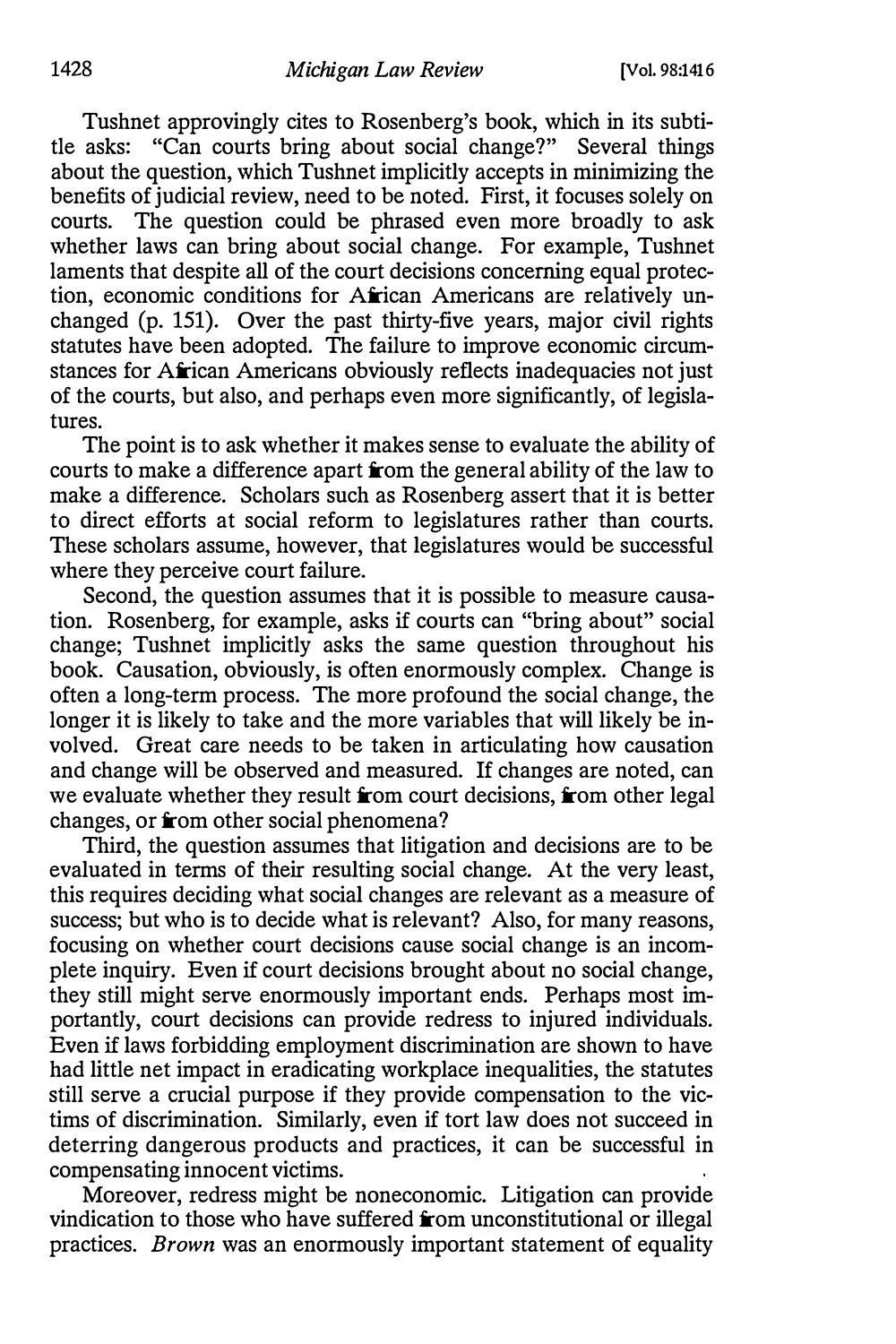even if little school desegregation resulted. Tushnet stresses the value of a populist rhetoric of judicial review (pp. 112-13, 187), but minimizes the value of judicial rhetoric. Richard Kluger powerfully expresses this vindication with regard to Brown:

Every colored American knew that Brown did not mean that he would be invited to lunch with the Rotary the following week. It meant something more basic and more important. It meant that black rights had suddenly been redefined; black bodies had suddenly been reborn under a new law. Blacks' value as human beings had been changed overnight by the declaration of the nation's highest court. At a stroke, the Justices had severed the remaining cords of de facto slavery. The Negro could no longer be fastened with the status of official pariah. No longer could the white man look right through him as if he were, in the title words of Ralph Ellison's stunning 1952 novel, Invisible Man. No more would he be a grinning supplicant for the benefactions and discards of the master class; no more would he be a party to his own degradation. He was both thrilled that the signal for the demise of his caste status had come from on high and angry that it had taken so long and first exacted so steep a price in suffering.<sup>30</sup>

Finally, and most importantly, court decisions upholding the Constitution can protect key values even if no social change can be linked to the rulings. For instance, court decisions safeguarding freedom of speech protect the rights of individuals to express themselves and lead to a better informed citizenry, even if no better policies can be linked to the decisions. Allowing the Pentagon Papers to be published did not bring about social change, but it was a crucial vindication for an important constitutional value. $31$  Stopping government aid to parochial schools does not change society, but it enforces the set of the set of the set of the set of the set of the set of the set of the set of the set of the

Establishment Clause and the traditional value of separation of church and state.<sup>32</sup>

My point is that without even presenting the critiques of Rosenberg's work, it is possible to identify many benefits of judicial review that Tushnet minimizes or ignores.

30. RICHARD KLUGER, SIMPLE JUSTICE: THE HISTORY OF BROWN V. BOARD OF EDUCATION AND BLACK AMERICA'S STRUGGLE FOR JUSTICE 749 (1975).

<sup>31.</sup> See New York Times Co. v. United States, 403 U.S. 713 (1971) (per curiam).

<sup>32</sup> See, e.g., Wolman v. Walter, 433 U.S. 229 (1977); Lemon v. Kurtzman 403 U.S. 602 (1971) (imposing limits on public aid to parochial schools).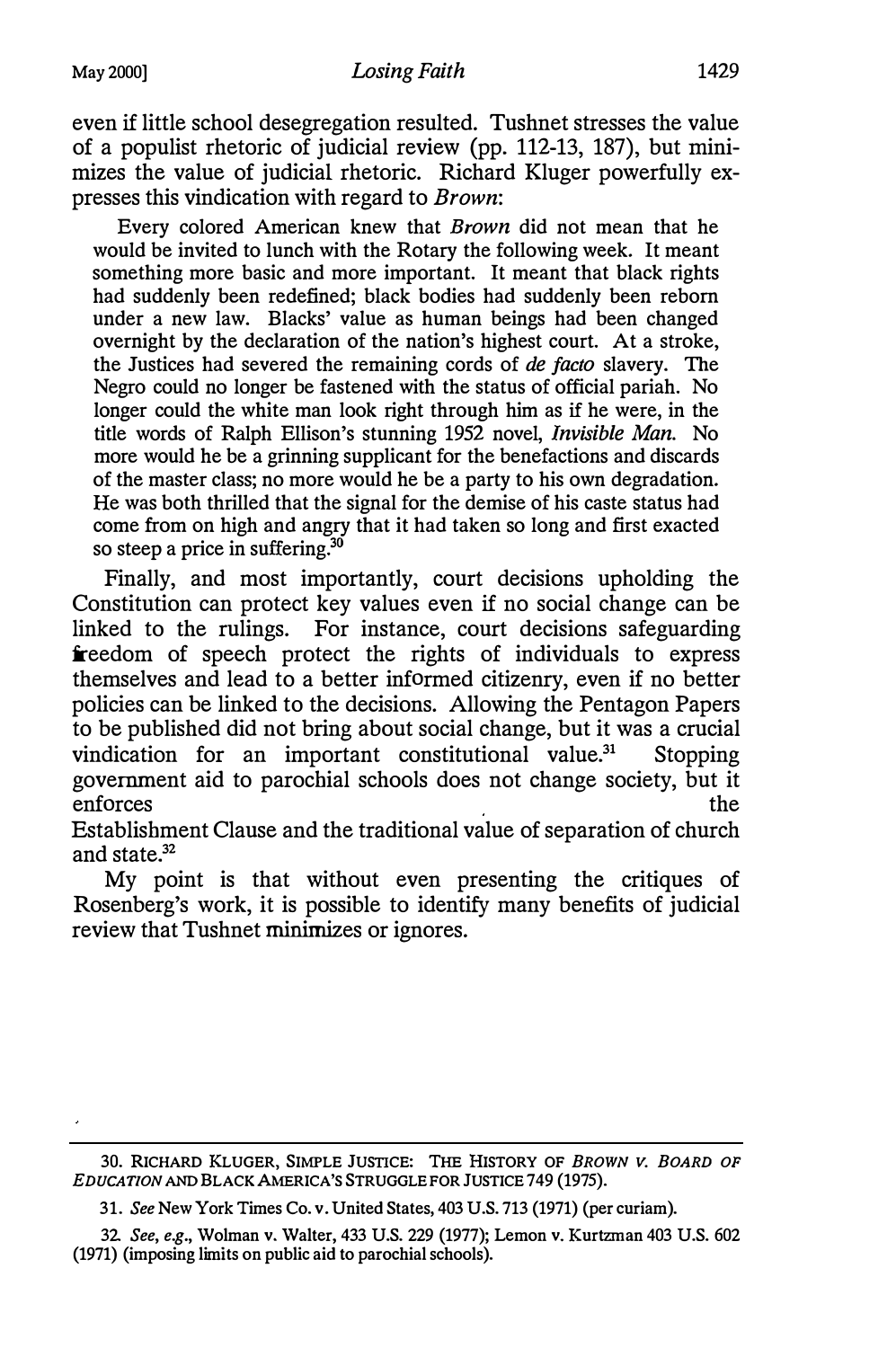# 5. Tushnet selectively chooses examples to minimize the benefits of judicial review and to ignore the benefits of the "overhang" of judicial review.

Tushnet selects a few examples to show the minimal benefits of judicial review. For example, he describes the political safeguards of federalism that exist to protect state and local governments without federal judicial action (pp. 99-101). He also discusses the constitutional provisions concerning impeachment and the President's duties to enforce the law (pp. 104-08, 113-18).

This argument generalizes from only a few areas and reaches broad conclusions about the role of courts. It is a logical fallacy to say that because judicial review is unnecessary in some areas, it is generally unneeded. Likewise, it is a fallacy to say that because some decisions have limited impact, most decisions have limited impact.

Moreover, Tushnet ignores the benefits of judicial review in deterring unconstitutional acts by legislative and executive officials at all levels of government. He speaks of the "overhang" of judicial review and tells how knowledge of its existence causes other government officials to have less need to follow the Constitution. This may be true, but the overhang also has a positive effect: it discourages government officials from taking actions that they know will be declared unconstitutional by the courts. I have had countless experiences, formally in legislative hearings and informally in working with legislators and their staffs, where constitutional objections and the likelihood of invalidation caused them to abandon a proposed course of action.

This benefit of judicial review cannot be quantified. Never will it be possible to measure the laws that did not come into existence and what their impact would have been. But no one familiar with the legislative process would deny the benefit of this "overhang" of judicial review.

My description of how Tushnet minimizes the benefits of judicial review is not exhaustive. But it, at least, indicates a serious flaw in the argument for the elimination of constitutional judicial review.

## C. Tushnet Overestimates the Costs of Judicial Review

Tushnet makes two basic arguments as to the costs of judicial review: one emphasizes the costs of judicial errors; the other stresses how judicial review prevents a populist constitutional law and the benefits associated with it. As to the former, as indicated in Part I, Tushnet repeatedly discusses judicial mistakes in constitutional cases as a key cost of judicial review.33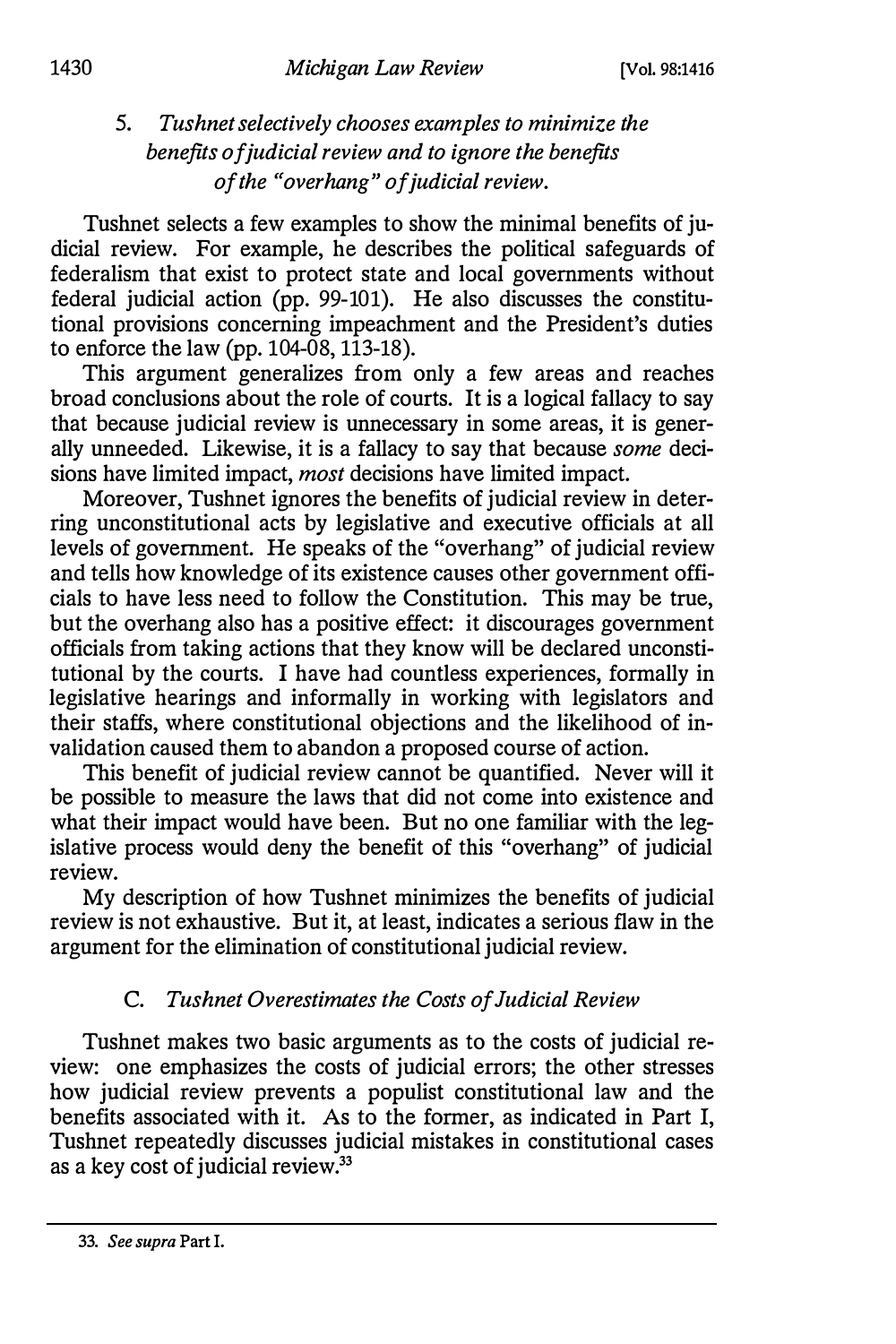The problem is that Tushnet offers no definition of what is a judicial error. As best I can tell, a judicial error is a decision that Tushnet does not like. No other criteria are suggested. This subjectivity makes the case for eliminating judicial review inherently unpersuasive because there is no way to balance the benefits against the costs of judicial review without some criteria for measuring the good and the bad. Tushnet offers none.

As to the latter argument—that judicial review prevents a populist constitutional law-Tushnet never develops or explains this argument, and that is one of the book's greatest frustrations. The idea of a "populist constitutional law" has great rhetorical appeal. But what exactly this means, and how eliminating judicial review will bring it about, are left unclear.

Tushnet says that a populist constitutional law will advance the "principle of universal human rights justifiable by reason in the service of self-government" (p. 181). He says that "[p]opulist constitutional law rests on the idea that we all ought to participate in creating constitutional law through our actions in politics" (p. 157). But what does this idea actually mean in practice? Who will be participating and what will they be doing?

Also, Tushnet never clarifies why judicial review prevents a populist constitutional law from developing. Tushnet implies that the complex body of judicially created law prevents the populist constitutional law (p. 194). But the reality is that people often speak in terms of their basic rights (which is his focus in a populist constitutional law) even with judicial review and complicated court decisions.

In fact, it is quite possible that without judicial review there would be less of a populist constitutional law. Without judicial review to enforce the Constitution, and to reinforce it in the public's consciousness, it is conceivable that the Constitution would become ever less important in society. The linkage between eliminating judicial review and developing a populist constitutional law is not explained or defended. Nor does Professor Tushnet do more than simply assert that eliminating judicial review might cause more development of statutory rights and welfare rights (pp. 168-69). The fact that another country without judicial review has more welfare rights does not provide enough reason to believe that this country, without judicial review, would embrace such rights.

Indeed, there is an implicit contradiction in Tushnet's analysis. He contends that the Supreme Court generally is in accord with the popular will, but he also contends that a populist constitutional law would advance human freedom. There is a tension here: Why believe that the populist constitutional law would be better in advancing past popular sentiments than judicial review? The contrary seems almost certainly the case. A populist constitutional law, almost by definition, would reflect popular attitudes. The judiciary, in contrast, at times can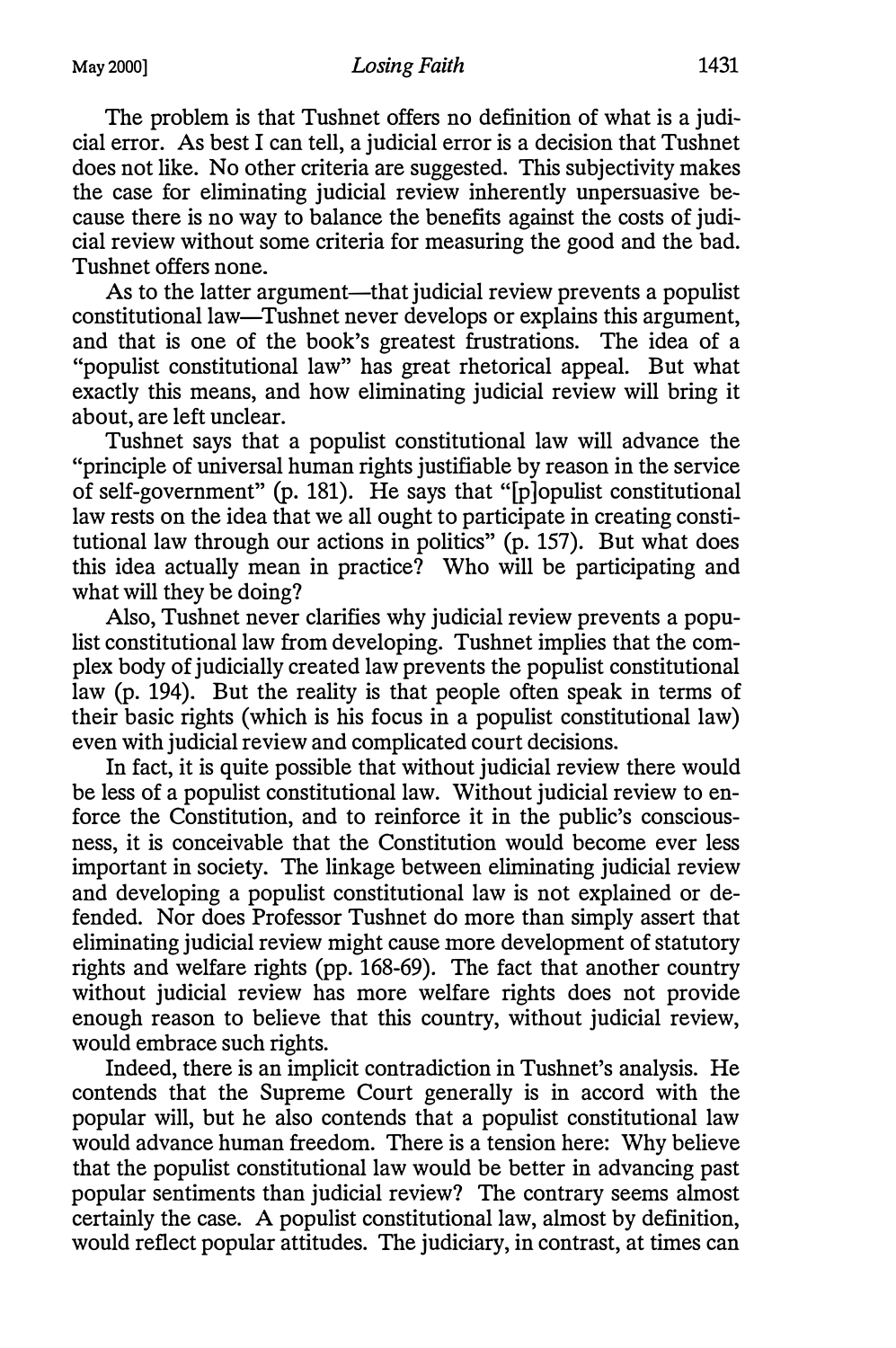be a moral leader and protect our core values - Tushnet's thin Con $stituting$   $-$  from hostile public pressure.

As a simple example, popular attitudes in many parts of the country strongly support school prayer and religious infusion of government actions. The courts have been far more willing to resist this pressure and enforce the Establishment Clause than any conceivable populist constitutional law. The Texas town that wanted student prayers at high school football games surely never would have embraced a popular constitutional law prohibiting them.<sup>34</sup>

#### D. Taking the Constitution Away from the Courts?

Tushnet argues for taking the Constitution away from the courts, but it never becomes clear what this means. Tushnet, apparently, would create a bright-line rule that all constitutional challenges are dismissed by courts. In other words, the government always would prevail against a constitutional claim. Tushnet's approach would thus be the functional equivalent of the state action doctrine in suits against private parties. The state action doctrine means that subject to very narrow exceptions, there is no cause of action against private violations of the Constitution.<sup>35</sup> Tushnet's rule would mean that there would be no cause of action or constitutional claim of any sort against the government.

What would this mean in criminal cases? Would courts simply ignore the Constitution in evaluating whether to issue a warrant or to provide a jury trial or in determining what evidence to admit? Much of the Bill of Rights is concerned with criminal procedure. These cases cannot be taken out of the courts without a radical change in American government. Is Tushnet suggesting that the courts should do whatever the government (i.e., the prosecutors) want in criminal cases? The undesirability of this is obvious and enormous. Similarly, in criminal prosecutions it appears that Tushnet's approach would force courts to apply criminal statutes even when they are patently unconstitutional.

Simply put, it makes no sense to take the Constitution out of the courts for cases that already are in the courts. For instance, in United States v. Nixon,<sup>36</sup> there was a criminal prosecution by the Watergate Special Prosecutor and an attempt to enforce a subpoena for evidence for the forthcoming trials. President Nixon invoked executive privilege as a defense to the subpoena. Even though this issue involves

36. 418 U.S. 683 (1974).

<sup>34.</sup> Santa Fe Indep. Sch. Dist. v. Doe, 120 S. Ct. 2266 (2000) (invalidating studentdelivered prayers at football games).

<sup>35.</sup> For a discussion of the state action doctrine, see CHEMERINSKY, supra note 27, at 385-414.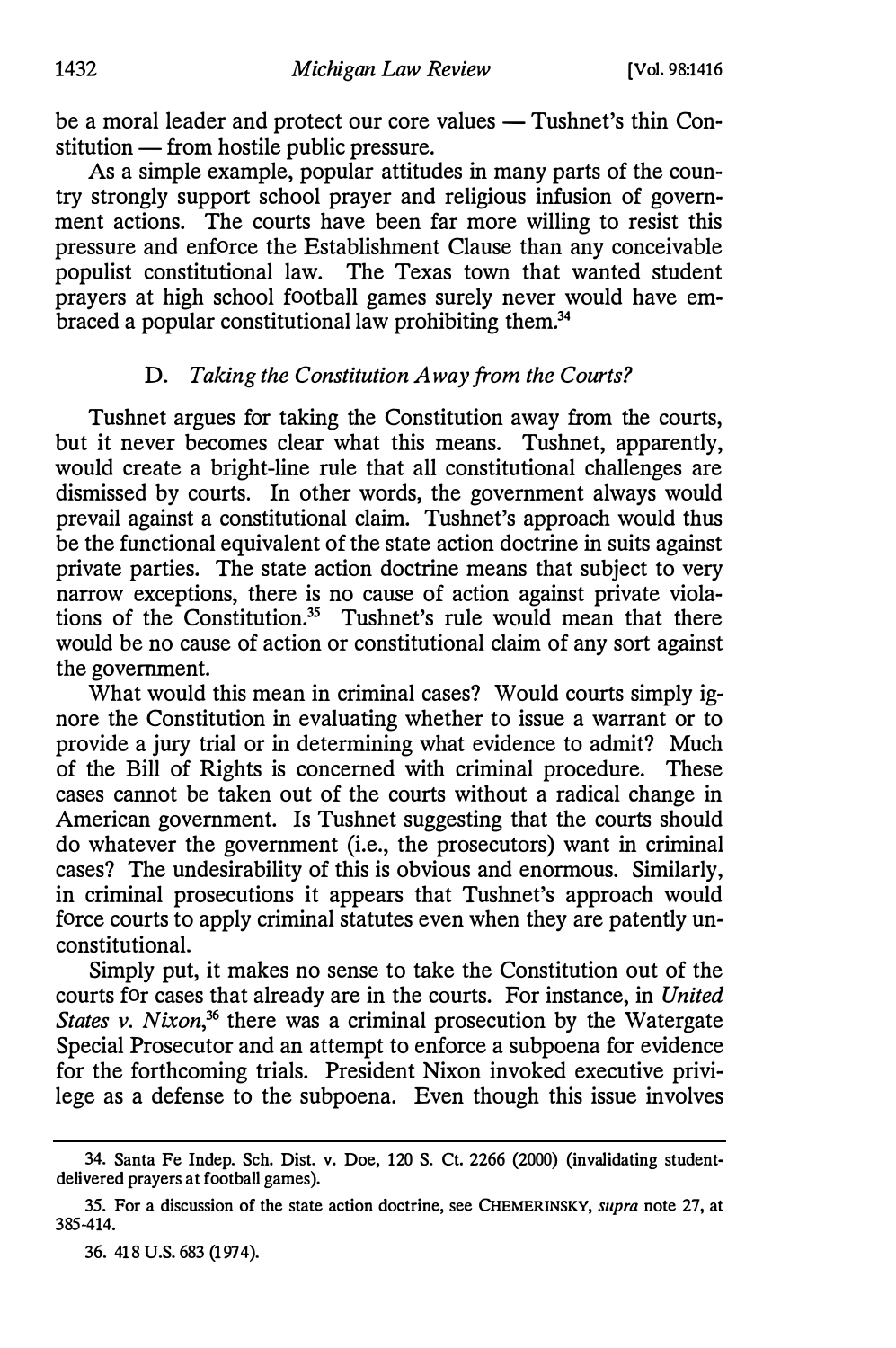Tushnet's "thick" Constitution because it concerns separation of powers, it is unclear how the Court could have avoided the constitutional issue; either it would have ruled for or against the President.

More importantly, Tushnet does not advocate taking the Constitution completely away from the courts. Toward the end of the book, Tushnet says that courts still could invalidate legislative acts by developing other doctrines, such as by finding government actions are "ultra vires" and beyond the legislature's powers (pp. 163-65).

This approach allows Professor Tushnet to keep judicial review but just give it a different label. What, for example, would make a government action ultra vires? Obviously, if the government action exceeds the powers of the government under the Constitution, it is then ultra vires. Constitutional judicial review still would exist, but would be called something different. Tushnet's examples of how ultra vires is used in countries without judicial review undermine his argument that judicial review is unnecessary. It shows that even countries without written constitutions and without judicial review want courts to be a check on executive and legislative actions. This, in itself, is powerful evidence against taking the Constitution away from the courts.

#### III. CAN JUDICIAL REVIEW BE ASSESSED?

In reading Tushnet's book, I realized that there was no way for him to prove that the benefits of judicial review are outweighed by its costs, but no way for a critic to prove the converse either. First, there would have to be a way of measuring what would be considered good and bad effects of Supreme Court decisions. The idea of decisions making society "better off" or "worse off" would require a calculus for determining the social good that is surely impossible to devise. Even if somehow it could be defined, the causation problems would be immense; often it would be highly disputed as to what benefits or harms result from the courts' decisions.

Second, even assuming that good and bad could be defined, there would need to be a way of adding up the effects of all of the good decisions and the effects of all of the bad decisions to compare them. This task, however, would be impossible because, to a large extent, the impacts are qualitative. How could enforcing separation of powers, or enhancing human dignity, or preventing cruel and unusual punishment, or any other effects, be quantified, let alone added together?

Third, there would need to be a way of assessing events that did not occur. How many unconstitutional laws were not adopted, with what harms, because government officials knew that they were likely to be declared unconstitutional? Conversely, how many unconstitutional laws were enacted because, according to Tushnet's argument, government officials knew that there was judicial review as a backstop? There is obviously no way to answer these questions. Even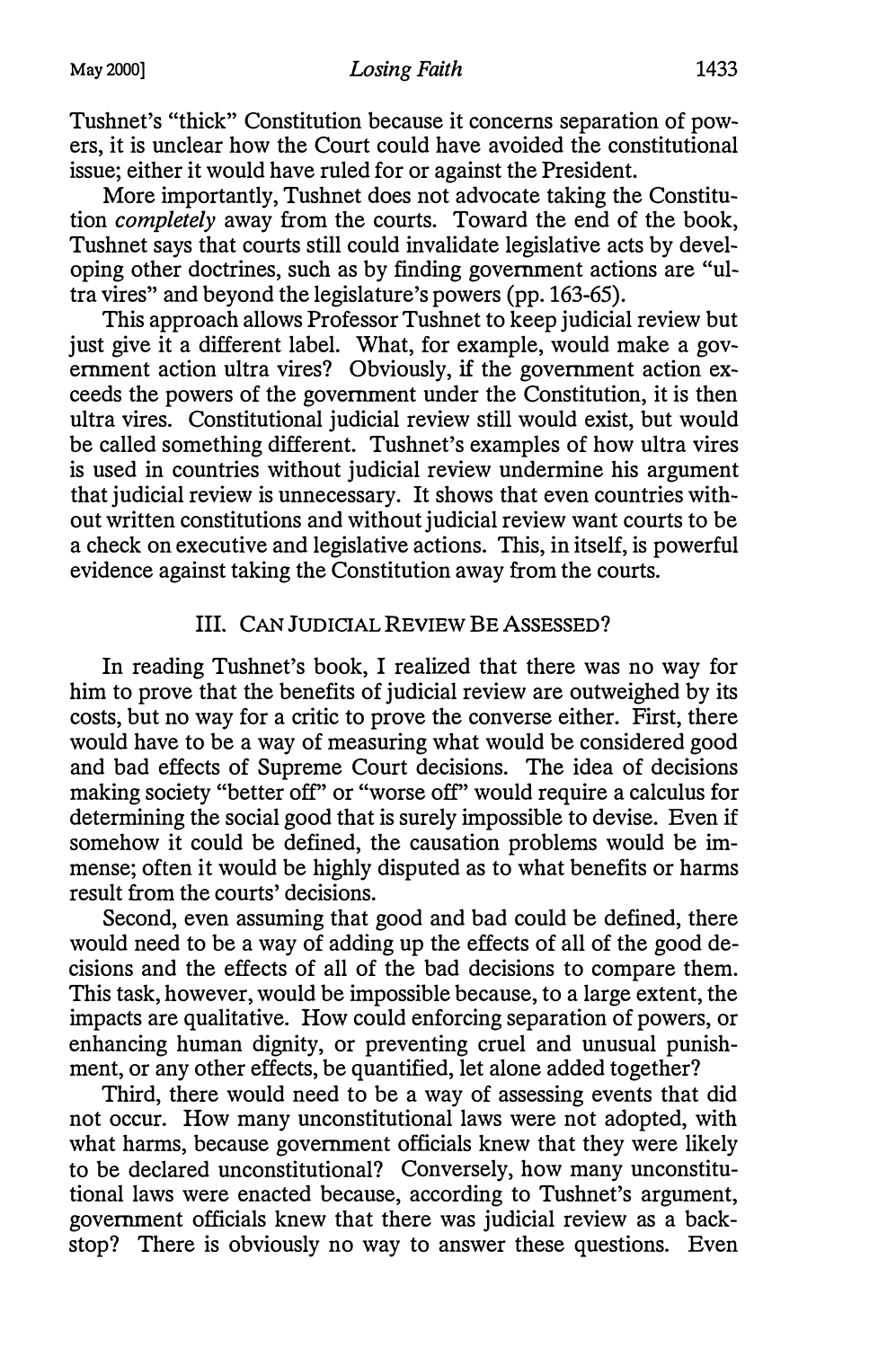more unknowable are the future effects, positive and negative, of eliminating judicial review.

These are just some of the problems with Tushnet proving his case, as he has set it out, for eliminating judicial review. The same problems would exist in trying to prove the opposite: that the benefits of judicial review have outweighed its costs.

Indeed, the types of criticisms that Tushnet offers of judicial review could be made of any institutional structure. A critic of democracy might argue for a benevolent dictator by making the same claims as Tushnet. The critic could point to all of the mistakes American democracy has made and even the horrible laws that have been enacted. The advocate of dictatorship could identify all of the incentives that exist for a dictator to remain benevolent and all of the good things that a dictator might do that are precluded in a democracy. A few countries where dictatorship has worked could be invoked, just as Tushnet occasionally mentions Great Britain and the Netherlands as illustrations of countries without judicial review that have not experienced significant harms (p. 163). The argument would be that most of the benefits of democracy would be gained anyway, that there are examples of serious errors by democracy, and that a benevolent dictatorship could produce numerous benefits.

This argument could not be proven true or false by adding up all of the benefits of democracy and comparing them to all of the harms. Certainly, historical experience with dictatorships in other countries might be considered. But more importantly, process arguments would be made as to why democracy is preferable to dictatorship. The same seems a much preferable way of analyzing judicial review rather than speaking of its errors and trying to compare it to its benefits.

Over a decade ago, as the conclusion to a book about judicial review, I wrote:

Yet I have no way of proving [that the long-term benefits of judicial review outweigh its costs]. It is difficult to know how to add up the benefits of all past "good" decisions and weigh them against the costs of all past "bad" decisions. Therefore, I suggest that the best way to determine the proper method of constitutional decision making is not to add up the examples but rather to structure an inquiry about government that will focus discussion on the purposes of the Constitution and the best way to accomplish them. The focus should be on basic normative questions: Should society be governed by a constitution? Should the Constitution evolve or remain static? Should evolution be by interpretation or by amendment only? Who should be the authoritative interpreter of the Constitution? and What limits should exist in the interpretive process?<sup>37</sup>

In the end, it is a matter of faith. I continue to have faith that, in the long term, society is better off with a judiciary to enforce the limits

<sup>37.</sup> ERWIN CHEMERINSKY, INTERPRETING THE CONSTITUTION 141 (1987).